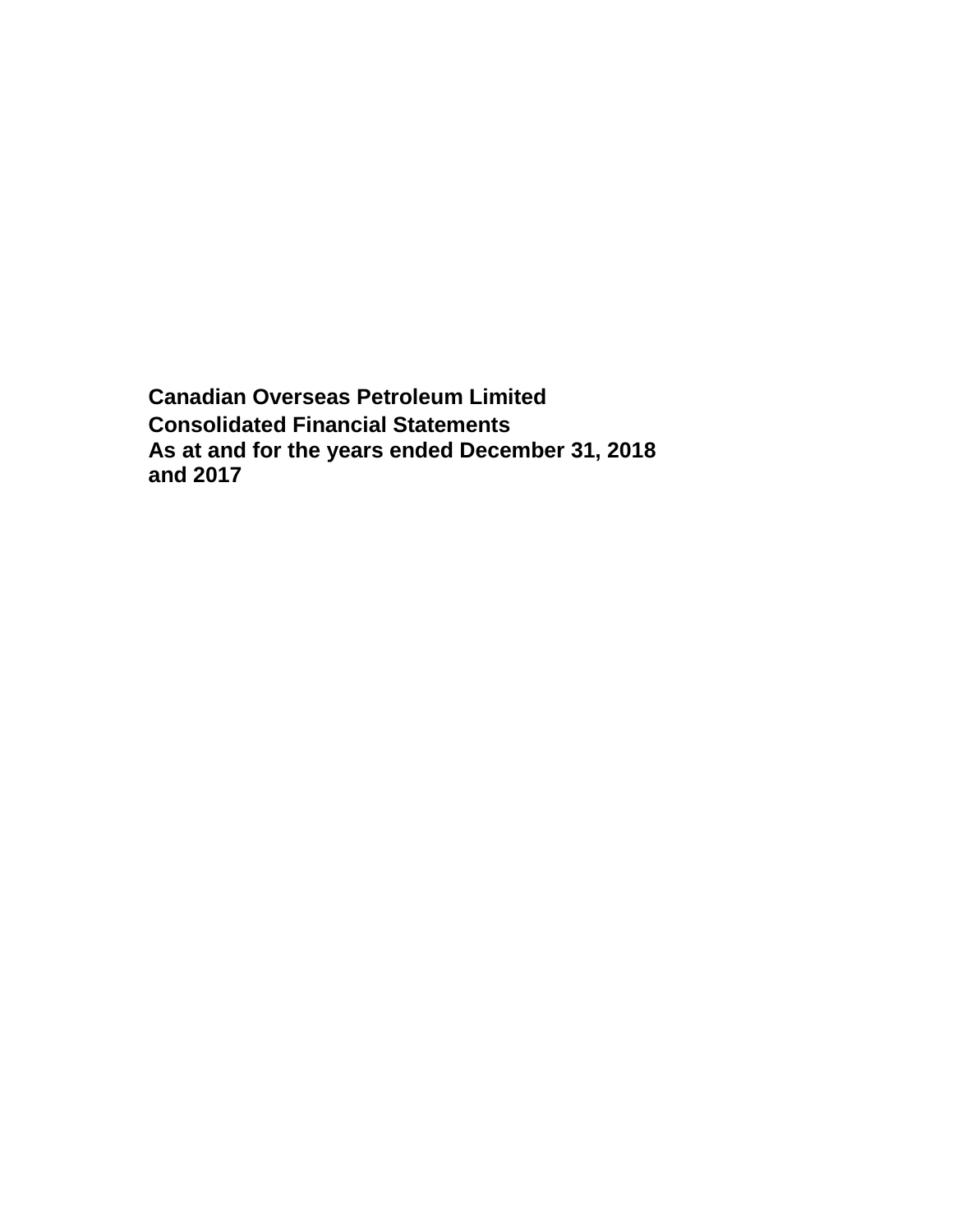### **Management's Responsibility for Consolidated Financial Statements**

The information provided in these consolidated financial statements is the responsibility of management. In the preparation of the statements, estimates are sometimes necessary to make a determination of future values for certain assets or liabilities. Management believes such estimates have been based on careful judgments and have been properly reflected in the accompanying consolidated financial statements.

Management maintains a system of internal controls to provide reasonable assurance that the Company's assets are safeguarded and to facilitate the preparation of relevant and timely information.

Ernst & Young LLP was appointed by the shareholders to serve as the Company's external auditors. They have examined the consolidated financial statements and provided their independent auditor's report. The audit committee has reviewed the consolidated financial statements with management and the auditors, and has reported to the Board of Directors. The Board of Directors has approved the consolidated financial statements as presented.

*Signed "Arthur S. Millholland" Signed "Aleksandra Owad"* Arthur S. Millholland Aleksandra Owad President and Chief Executive Officer Chief Financial Officer March 28, 2019 March 28, 2019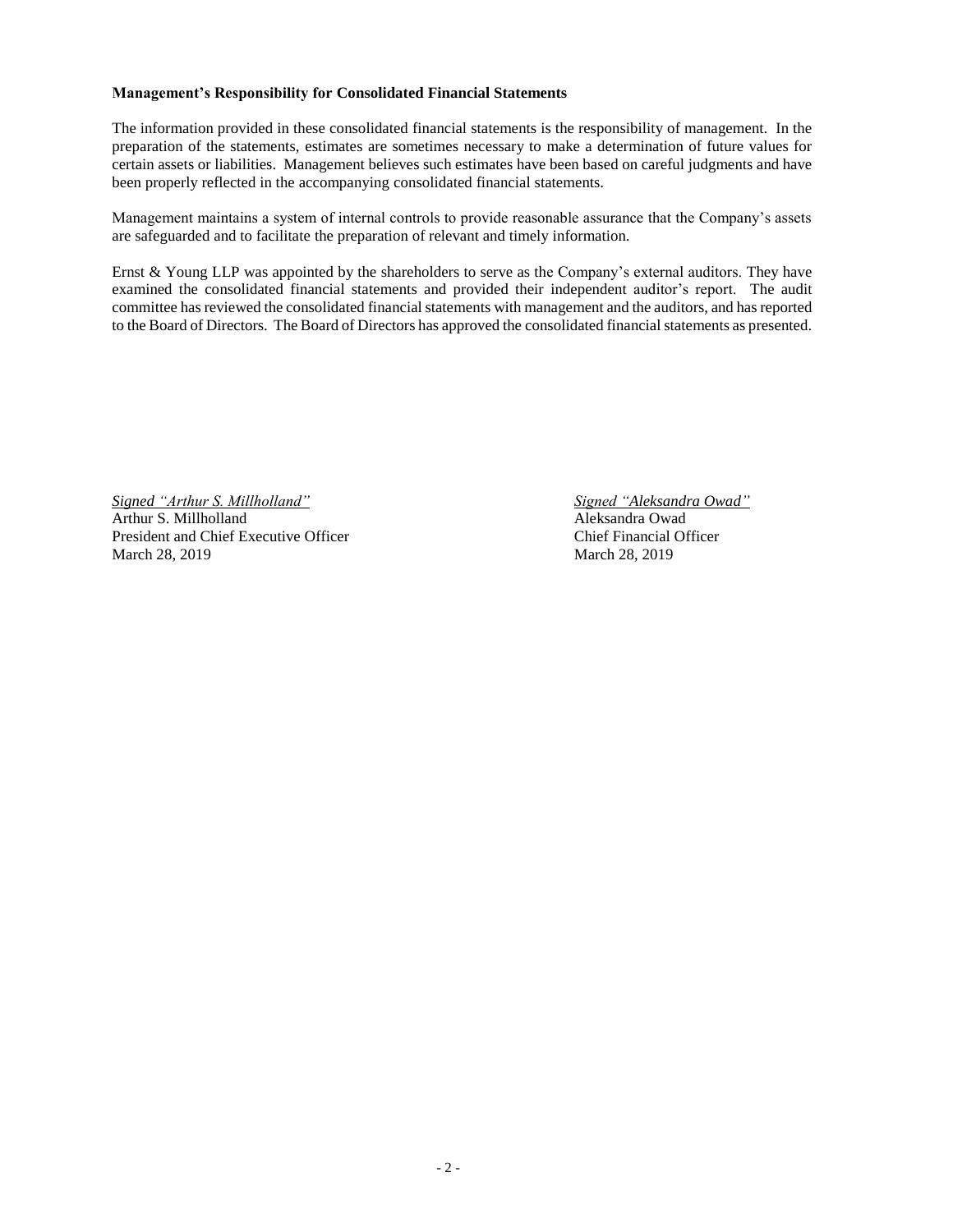### **INDEPENDENT AUDITOR'S REPORT**

To the Shareholders of Canadian Overseas Petroleum Ltd.

### **Opinion**

We have audited the consolidated financial statements of Canadian Overseas Petroleum Ltd. and its subsidiaries (the Company), which comprise the consolidated statement of financial position as at December 31, 2018, and the consolidated statement of loss and comprehensive loss, changes in equity and cash flows for the year then ended, and notes to the consolidated financial statements, including a summary of significant accounting policies.

In our opinion, the accompanying consolidated financial statements present fairly, in all material respects the consolidated financial position of the Company as at December 31, 2018, and its consolidated financial performance and consolidated cash flows for the year then ended in accordance with International Financial Reporting Standards (IFRSs).

#### **Basis for opinion**

We conducted our audit in accordance with Canadian generally accepted auditing standards. Our responsibilities under those standards are further described in the *Auditor's Responsibilities for the Audit of the Consolidated Financial Statements* section of our report. We are independent of the Company in accordance with the ethical requirements that are relevant to our audit of the consolidated financial statements in Canada, and we have fulfilled our other ethical responsibilities in accordance with these requirements. We believe that the audit evidence we have obtained is sufficient and appropriate to provide a basis for our opinion.

#### **Material uncertainty related to going concern**

We draw attention to Note 2 in the consolidated financial statements, which indicates that the Company does not have material cash inflows or adequate financing to develop profitable operations and the Company's continued successful operations are dependent on its ability to obtain additional financing. The Company currently does not have sufficient cash flows to cover forecasted administrative expenses for 2019. As stated in Note 2, these events or conditions indicate that a material uncertainty exists that casts significant doubt on the Company's ability to continue as a going concern. Our opinion is not modified in respect of this matter.

#### **Other matter**

The financial statements of the Company for the year ended December 31, 2017, were audited by another auditor who expressed an unmodified opinion on those statements on March 22, 2018.

#### **Other information**

Management is responsible for the other information. The other information comprises:

- Management's Discussion and Analysis
- Form 2A Annual Listing Statement

Our opinion on the consolidated financial statements does not cover the other information and we do not express any form of assurance conclusion thereon.

In connection with our audit of the consolidated financial statements, our responsibility is to read the other information, and in doing so, consider whether the other information is materially inconsistent with the consolidated financial statements or our knowledge obtained in the audit or otherwise appears to be materially misstated.

We obtained Management's Discussion & Analysis and the Form 2A Annual Listing Statement prior to the date of this auditor's report. If, based on the work we have performed, we conclude that there is a material misstatement of this other information, we are required to report that fact in this auditor's report. We have nothing to report in this regard.

#### **Responsibilities of Management and Those Charged with Governance for the Consolidated Financial Statements**

Management is responsible for the preparation and fair presentation of the consolidated financial statements in accordance with IFRSs, and for such internal control as management determines is necessary to enable the preparation of consolidated financial statements that are free from material misstatement, whether due to fraud or error.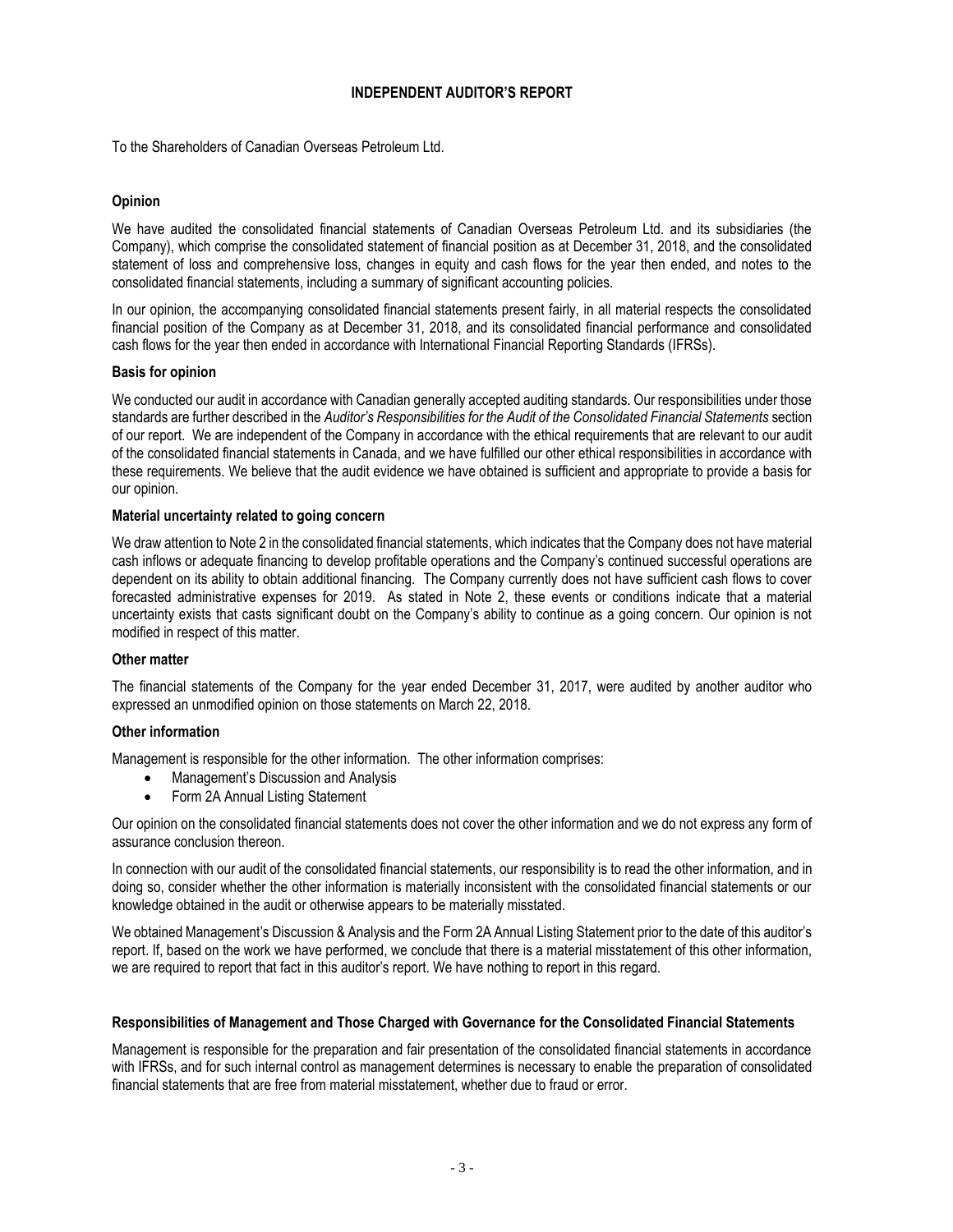In preparing the consolidated financial statements, management is responsible for assessing the Company's ability to continue as a going concern, disclosing, as applicable, matters related to going concern and using the going concern basis of accounting unless management either intends to liquidate the Company or to cease operations, or has no realistic alternative but to do so.

Those charged with governance are responsible for overseeing the Company's financial reporting process.

### **Auditor's Responsibilities for the Audit of the Consolidated Financial Statements**

Our objectives are to obtain reasonable assurance about whether the consolidated financial statements as a whole are free from material misstatement, whether due to fraud or error, and to issue an auditor's report that includes our opinion. Reasonable assurance is a high level of assurance, but is not a guarantee that an audit conducted in accordance with Canadian generally accepted auditing standards will always detect a material misstatement when it exists. Misstatements can arise from fraud or error and are considered material if, individually or in the aggregate, they could reasonably be expected to influence the economic decisions of users taken on the basis of these consolidated financial statements.

As part of an audit in accordance with Canadian generally accepted auditing standards, we exercise professional judgment and maintain professional skepticism throughout the audit. We also:

- Identify and assess the risks of material misstatement of the consolidated financial statements, whether due to fraud or error, design and perform audit procedures responsive to those risks, and obtain audit evidence that is sufficient and appropriate to provide a basis for our opinion. The risk of not detecting a material misstatement resulting from fraud is higher than for one resulting from error, as fraud may involve collusion, forgery, intentional omissions, misrepresentations, or the override of internal control.
- Obtain an understanding of internal control relevant to the audit in order to design audit procedures that are appropriate in the circumstances, but not for the purpose of expressing an opinion on the effectiveness of the Company's internal control.
- Evaluate the appropriateness of accounting policies used and the reasonableness of accounting estimates and related disclosures made by management.
- Conclude on the appropriateness of management's use of the going concern basis of accounting and, based on the audit evidence obtained, whether a material uncertainty exists related to events or conditions that may cast significant doubt on the Company's ability to continue as a going concern. If we conclude that a material uncertainty exists, we are required to draw attention in our auditor's report to the related disclosures in the consolidated financial statements or, if such disclosures are inadequate, to modify our opinion. Our conclusions are based on the audit evidence obtained up to the date of our auditor's report. However, future events or conditions may cause the Company to cease to continue as a going concern.
- Evaluate the overall presentation, structure, and content of the consolidated financial statements, including the disclosures, and whether the consolidated financial statements represent the underlying transactions and events in a manner that achieves fair presentation.

We communicate with those charged with governance regarding, among other matters, the planned scope and timing of the audit and significant audit findings, including any significant deficiencies in internal control that we identify during our audit.

We also provide those charged with governance with a statement that we have complied with relevant ethical requirements regarding independence, and to communicate with them all relationships and other matters that may reasonably be thought to bear on our independence, and where applicable, related safeguards.

The engagement partner on the audit resulting in this independent auditor's report is Janet Huang.

Ernet + Young LLP

Chartered Professional Accountants Calgary, Canada March 28, 2019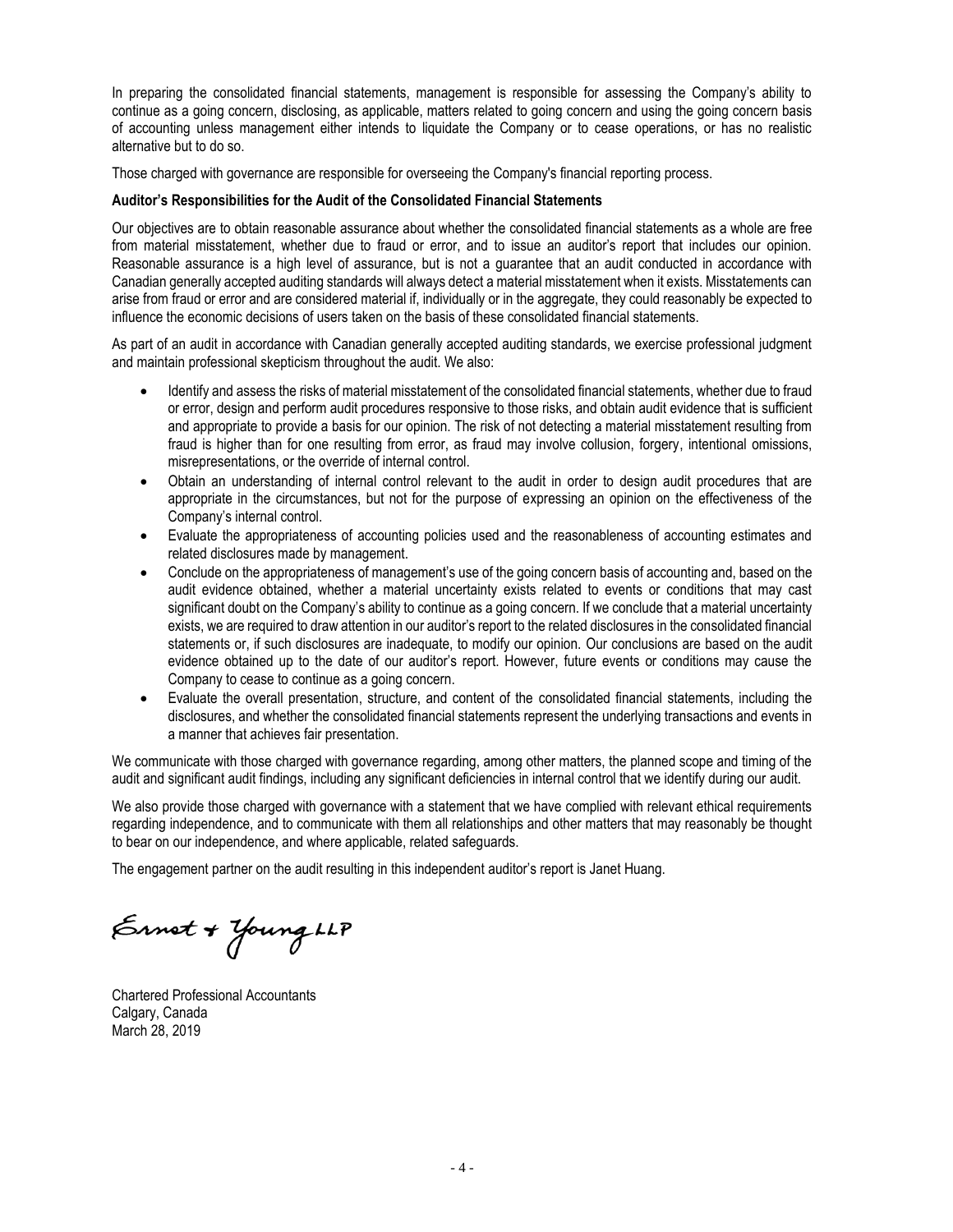# **Canadian Overseas Petroleum Limited Consolidated Statements of Financial Position (in thousands of United States dollars)**

| As at                                             | December 31,<br>2018 | December 31,<br>2017 |
|---------------------------------------------------|----------------------|----------------------|
| <b>Assets</b>                                     |                      |                      |
| Current                                           |                      |                      |
| Cash and cash equivalents (note 4)                | \$<br>1,856          | \$<br>4,060          |
| Accounts receivable                               | 79                   | 36                   |
| Prepaid expenses                                  | 150                  | 214                  |
| Deposits                                          | 44                   |                      |
|                                                   | 2,129                | 4,310                |
| Deposits                                          |                      | 44                   |
| Office equipment                                  | 52                   | 60                   |
| Long-term receivable                              | 238                  | 232                  |
|                                                   | \$2,419              | \$4,646              |
| <b>Liabilities</b>                                |                      |                      |
| Current                                           |                      |                      |
| Accounts payable and accrued liabilities (note 7) | \$<br>336            | \$<br>1,208          |
|                                                   | 336                  | 1,208                |
| Derivative liability (note $8(a)$ )               |                      | 227                  |
|                                                   | 336                  | 1,435                |
| <b>Shareholders' Equity</b>                       |                      |                      |
| Share capital (note $8(a)$ )                      | 136,942              | 133,650              |
| Warrants (note $8(b)$ )                           | 330                  |                      |
| Contributed capital reserve (note $8(c)$ )        | 50,394               | 50,394               |
| Deficit                                           | (183, 511)           | (178, 595)           |
| Accumulated other comprehensive loss              | (2,072)              | (2, 238)             |
|                                                   | 2,083                | 3,211                |
|                                                   | 2,419<br>\$          | \$4,646              |

### **Nature of operations** *(note 1)* **Going concern** *(note 2)* **Commitments and contractual obligations** *(note 9)*

See accompanying notes to the consolidated financial statements.

**Approved on behalf of the Board:** *Signed "Arthur S. Millholland" Signed "John F. Cowan"* Director Director Director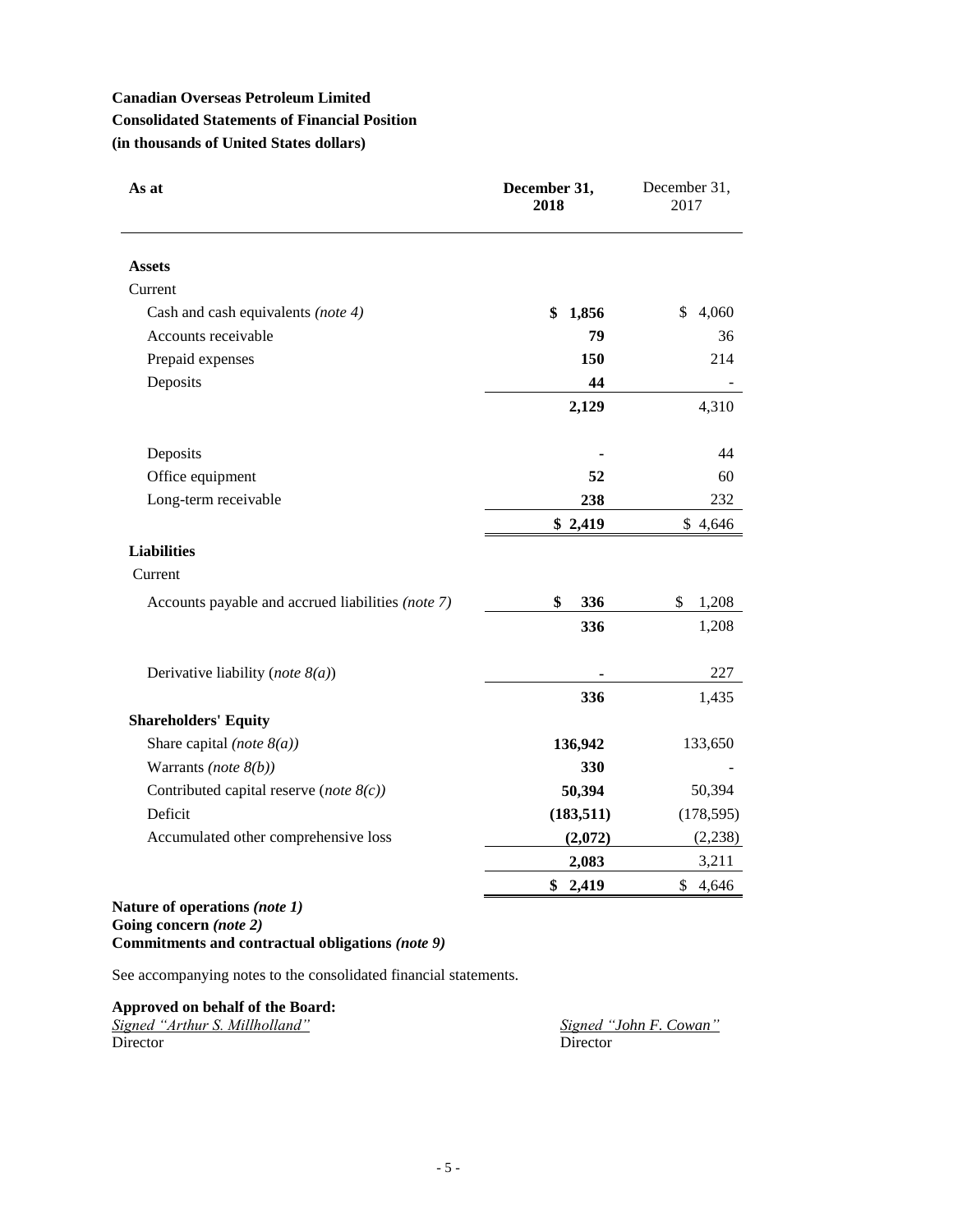### **Canadian Overseas Petroleum Limited**

### **Consolidated Statements of Loss and Comprehensive Loss**

**(in thousands of United States dollars, except per share amounts)**

| For the years ended December 31                                                  | 2018          | 2017                 |
|----------------------------------------------------------------------------------|---------------|----------------------|
|                                                                                  |               |                      |
| <b>Operations</b>                                                                |               |                      |
| Pre-license costs                                                                | \$<br>(489)   | \$<br>(372)          |
| Administrative<br>Derecognition of exploration and evaluation assets<br>(note 6) | (4,944)       | (4,591)<br>(15, 642) |
| Gain on derecognition of accounts payable (note 7)                               | 744           |                      |
|                                                                                  |               |                      |
| Depreciation                                                                     | (20)          | (22)                 |
| Stock-based compensation                                                         |               | (283)                |
|                                                                                  | (4,709)       | (20,910)             |
| <b>Finance income and costs</b>                                                  |               |                      |
| Interest income                                                                  | 11            | 9                    |
| Derivative gain (note 8)                                                         |               | 436                  |
| Foreign exchange (loss) / gain                                                   | (175)         | 394                  |
|                                                                                  | (164)         | 839                  |
| Loss before investments in joint ventures                                        | (4, 873)      | (20,071)             |
| Loss on investment in joint venture (note $5$ )                                  | (43)          | (76)                 |
| Net loss                                                                         | (4,916)       | (20, 147)            |
| Gain /(loss) on translation of foreign<br>subsidiaries                           | 166           | (243)                |
| Comprehensive loss                                                               | \$<br>(4,750) | \$<br>(20, 390)      |
| Loss per share (basic and diluted)                                               | \$<br>(0.00)  | \$<br>(0.02)         |
| Weighted average number of shares<br>outstanding                                 | 1,841,654,781 | 1,032,240,720        |

See accompanying notes to the consolidated financial statements.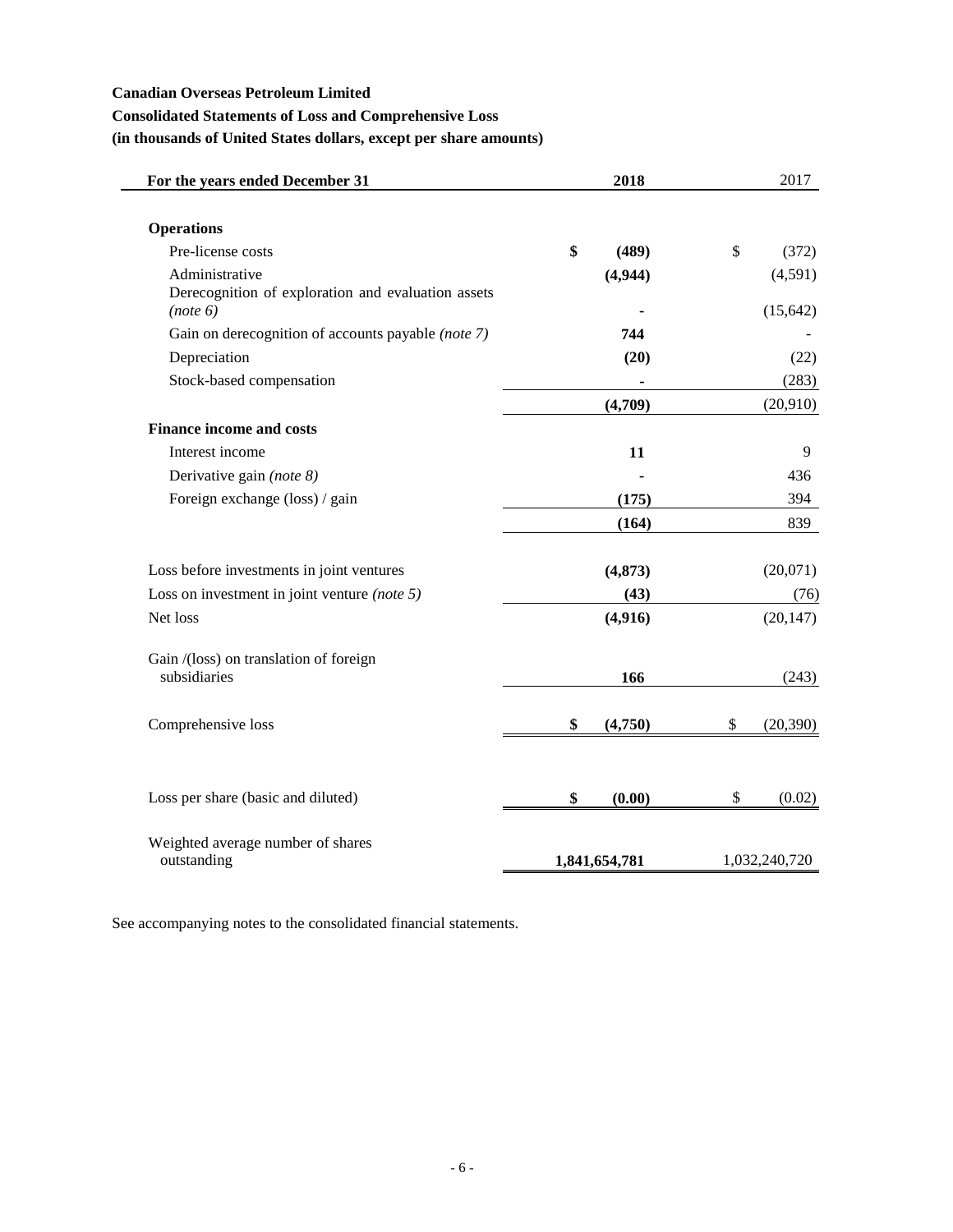## **Canadian Overseas Petroleum Limited**

# **Consolidated Statements of Changes in Equity**

**(in thousands of United States dollars)**

|                                                                                                              | <b>Share</b><br>Capital | <b>Warrants</b> | Contributed<br>Capital<br><b>Reserve</b> | <b>Deficit</b> | <b>Accumulated</b><br>Other<br>Comprehensive<br>Loss <sup>(1)</sup> | <b>Total</b><br><b>Equity</b> |
|--------------------------------------------------------------------------------------------------------------|-------------------------|-----------------|------------------------------------------|----------------|---------------------------------------------------------------------|-------------------------------|
| <b>Balance at January 1, 2017</b>                                                                            | \$124,874               | \$<br>2,612     | \$50,111                                 | \$(158, 448)   | \$(1,995)                                                           | \$17,154                      |
| Comprehensive loss<br>for the year                                                                           |                         |                 |                                          | (20, 147)      | (243)                                                               | (20, 390)                     |
| Issued further to Offerings -<br>net of issue cost and<br>valuation of warrants<br>classified as derivatives | 6,164                   |                 |                                          |                |                                                                     | 6,164                         |
| Fair value of warrants that                                                                                  |                         |                 |                                          |                |                                                                     |                               |
| expired unexercised                                                                                          | 2,612                   | (2,612)         |                                          |                |                                                                     |                               |
| <b>Stock Options granted</b>                                                                                 |                         |                 | 283                                      |                |                                                                     | 283                           |
| <b>Balance at December 31, 2017</b>                                                                          | \$133,650               | \$              | \$50,394                                 | \$(178,595)    | \$<br>(2, 238)                                                      | \$<br>3,211                   |
| <b>Comprehensive loss</b><br>for the year                                                                    |                         |                 |                                          | (4,916)        | 166                                                                 | (4,750)                       |
| <b>Issued further to Offerings -</b><br>net of issue cost                                                    | 3,292                   |                 |                                          |                |                                                                     | 3,292                         |
| <b>Fair Value of Broker's</b><br><b>Warrants issued further to</b><br><b>Offering</b>                        |                         | 330             |                                          |                |                                                                     | 330                           |
| <b>Balance at December 31, 2018</b>                                                                          | \$136,942               | \$330           | \$50,394                                 | \$ (183,511)   | \$<br>(2,072)                                                       | \$<br>2,083                   |

**(1)**As at December 31, 2018 and December 31, 2017 the accumulated other comprehensive loss balance consists of unrealized foreign exchange on translation of foreign subsidiaries.

See accompanying notes to the consolidated financial statements.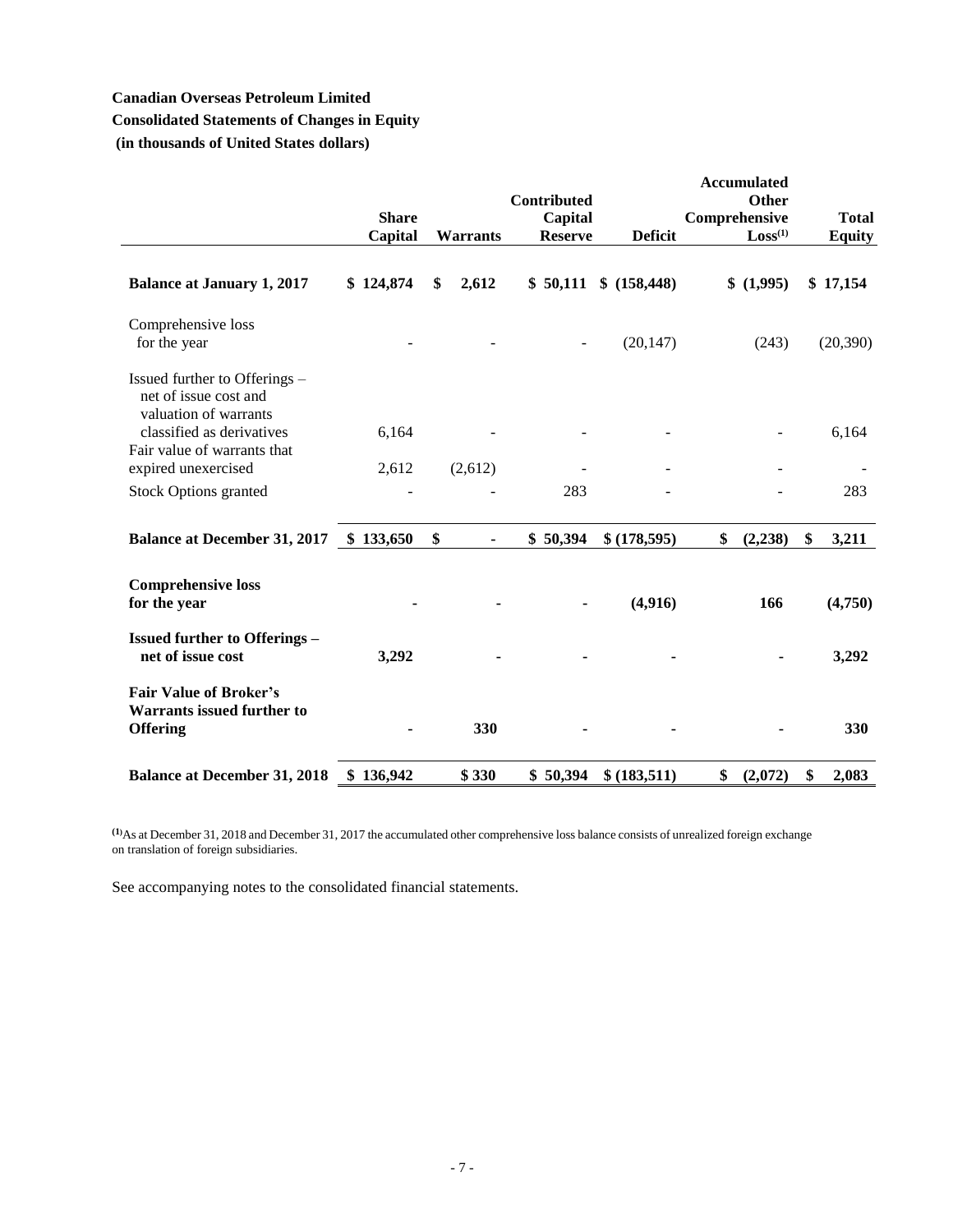# **Canadian Overseas Petroleum Limited Consolidated Statements of Cash Flows (in thousands of United States dollars)**

| For the years ended December 31                                                       | 2018          | 2017            |
|---------------------------------------------------------------------------------------|---------------|-----------------|
| <b>Cash Used In Operating Activities</b>                                              |               |                 |
| Net loss                                                                              | \$<br>(4,916) | \$<br>(20, 147) |
| Interest income                                                                       | (11)          | (9)             |
| Add (deduct) non-cash items:                                                          |               |                 |
| Derecognition of exploration and evaluation assets                                    |               | 15,642          |
| Gain on derecognition of accounts payable (note 7)                                    | (744)         |                 |
| Derivative gain (note 8)                                                              |               | (436)           |
| Depreciation                                                                          | 20            | 22              |
| Stock-based compensation (note $8(c)$ )                                               |               | 283             |
| Unrealized foreign exchange loss / (gain)                                             | 266           | (432)           |
| Loss on investment in joint venture (note $5$ )                                       | 43            | 76              |
|                                                                                       | (5,342)       | (5,001)         |
| Net change in non-cash working capital (note 14)                                      | (113)         | 128             |
|                                                                                       | (5, 455)      | (4, 873)        |
| <b>Financing Activities</b>                                                           |               |                 |
| Issuance of common shares, net of issue costs                                         |               |                 |
| (note 8)                                                                              | 3,395         | 6,469           |
|                                                                                       | 3,395         | 6,469           |
| <b>Investing Activities</b>                                                           |               |                 |
| Additions to office equipment                                                         | (12)          | (11)            |
| Additions to exploration and evaluation assets                                        |               |                 |
| (note 6)                                                                              |               | (235)           |
| Cash provided to investment in joint venture (note 5)                                 | (43)          | (76)            |
| Interest income                                                                       | 11            | 9               |
|                                                                                       | (44)          | (313)           |
|                                                                                       |               |                 |
| (Decrease)/Increase in cash and cash equivalents<br>during the year                   | (2,104)       | 1,283           |
| Effect of foreign exchange on cash and cash<br>equivalents held in foreign currencies | (100)         | 212             |
| Cash and cash equivalents, beginning of year                                          | 4,060         | 2,565           |
| Cash and cash equivalents, end of year                                                | \$<br>1,856   | \$<br>4,060     |

See accompanying notes to the consolidated financial statements.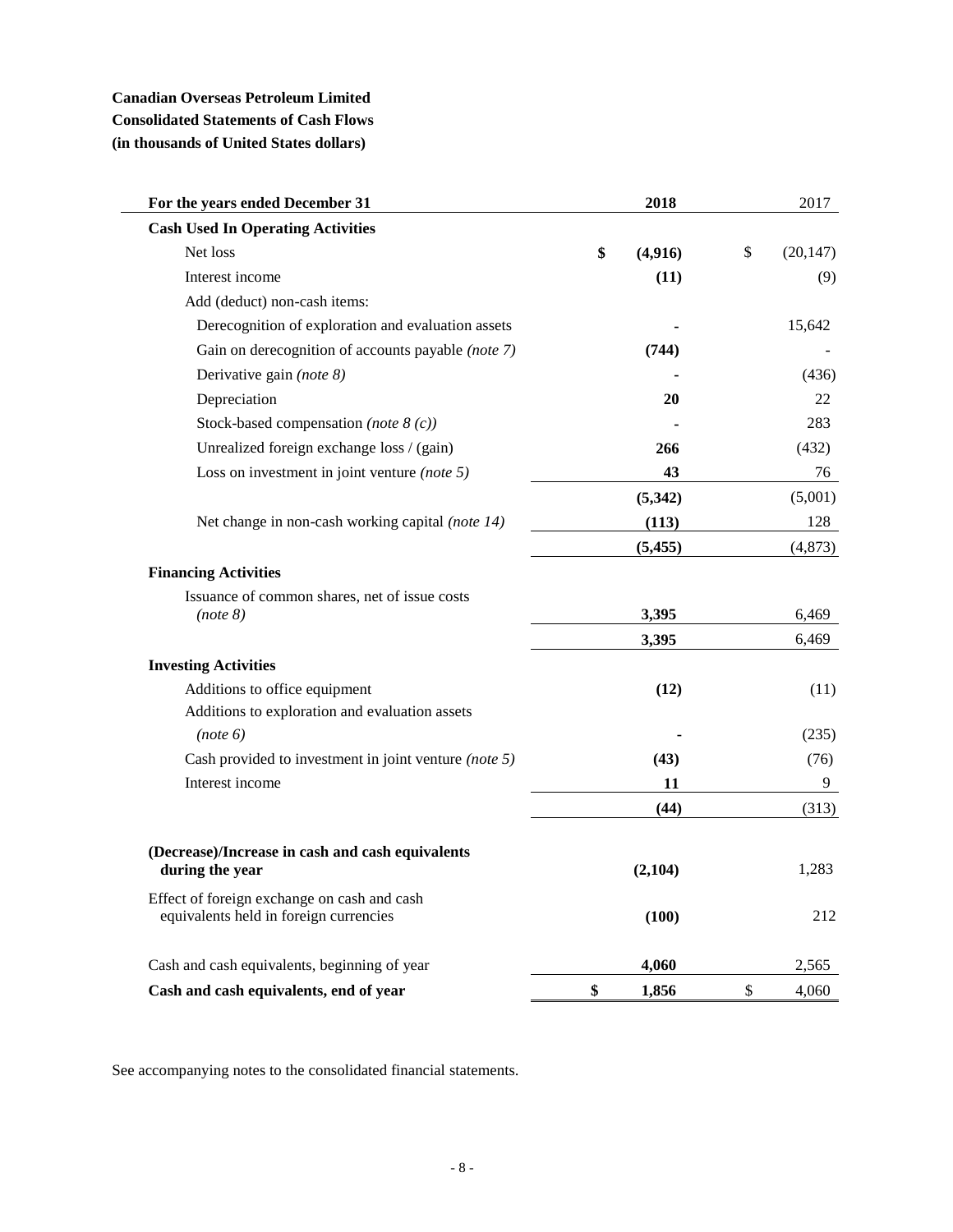### **1. NATURE OF OPERATIONS**

Canadian Overseas Petroleum Limited ("COPL" or the "Company"), is a widely-held publicly traded company incorporated and domiciled in Canada. The Company's common shares are traded on the London Stock Exchange in the UK under the symbol "COPL" and Canadian Securities Exchange (the "CSE") in Canada under the symbol "XOP"; the Company moved its listing from TSX Venture Exchange to the CSE on October 31, 2018. The Company's registered office is in Calgary, Alberta at 400, 444 – 7th Avenue S.W.

COPL and its subsidiaries are involved in the identification, acquisition, exploration and development of oil and natural gas offshore reserves. As at December 31, 2018, the Company has the following subsidiaries, all of which are wholly-owned directly or indirectly:

- COPL Technical Services Limited, which is involved in providing technical and administrative services to the COPL group of companies;
- Canadian Overseas Petroleum (UK) Limited ("COPL UK"), incorporated in the United Kingdom ("UK") provides technical and projects related services to the COPL group of companies;
- Canadian Overseas Petroleum (Bermuda Holdings) Limited, Canadian Overseas Petroleum (Bermuda) Limited and Canadian Overseas Petroleum (Namibia) Limited, which were incorporated to conduct operations in Africa.
- Canadian Overseas Petroleum (Ontario) Limited ("COPL Ontario") which was incorporated on December 15, 2017 for the purpose of an anticipated operation in Ontario, Canada; however, the acquisition project was not successful.

The Company, along with an unrelated company, Shoreline Energy International Limited, incorporated Shoreline Canoverseas Petroleum Development Corporation Limited ("ShoreCan") in October 2014 in Bermuda to focus on acquisitions of upstream oil and gas exploration, development and producing assets in Africa. Both partners hold a 50% interest in the joint venture.

### **2. BASIS OF PREPARATION AND GOING CONCERN**

#### *Basis of Preparation and Compliance*

The Company's consolidated financial statements ("financial statements") for the years ended December 31, 2018 and 2017 have been prepared in accordance with International Financial Reporting Standards ("IFRS") as issued by the International Accounting Standards Board ("IASB").

The Company's consolidated financial statements have been prepared on an historical cost basis, except for certain financial assets and liabilities that have been measured at fair value.

These consolidated financial statements are presented in United States dollars ("\$"), which is both the functional and presentation currency. All financial information presented in tables has been rounded to the nearest thousand United States dollars except where otherwise indicated.

#### *Going Concern*

These financial statements are prepared on a going concern basis which assumes that the Company will be able to realize its assets and discharge its liabilities in the normal course of business.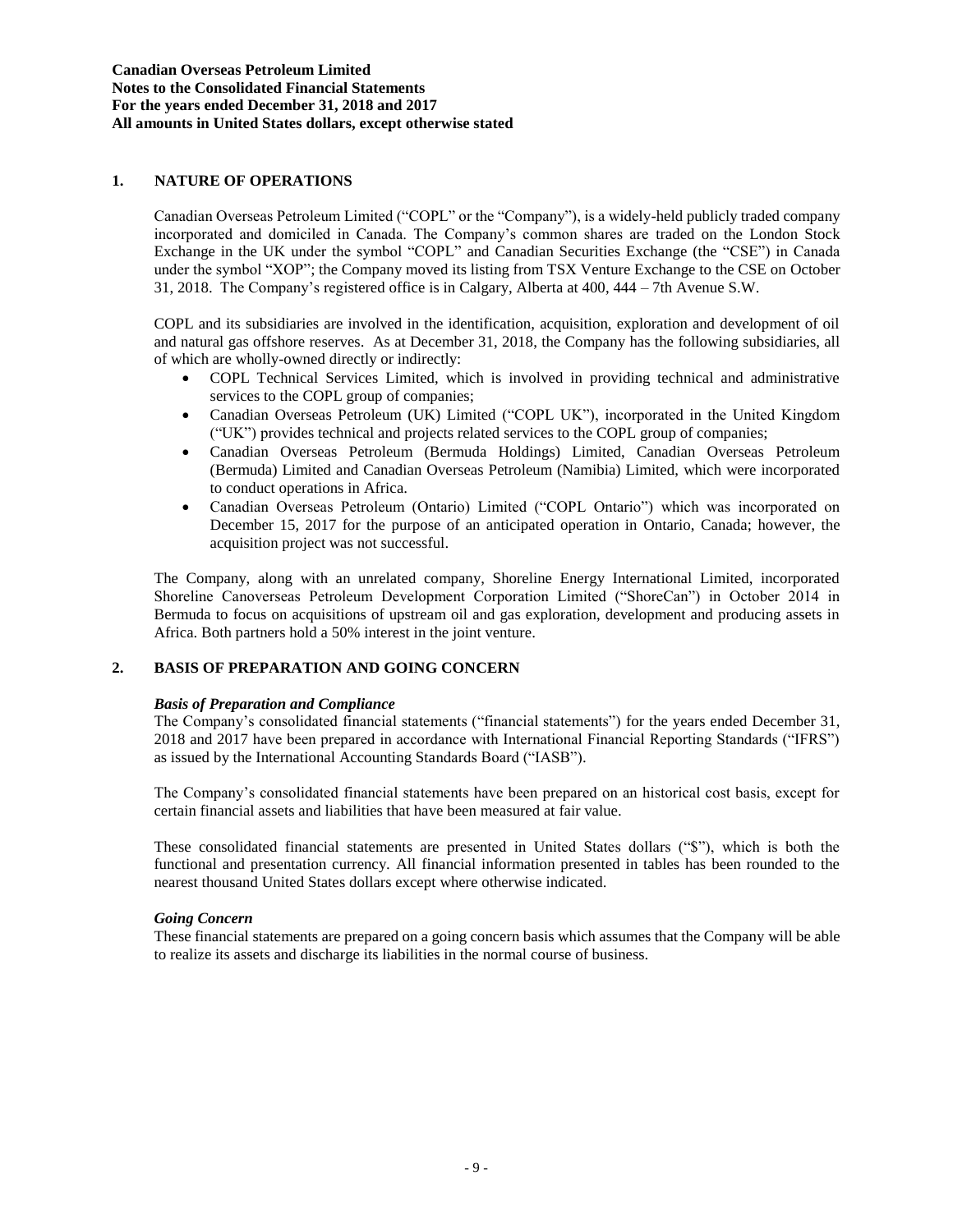### **2. BASIS OF PREPARATION AND GOING CONCERN (CONTINUED)**

### *Going Concern (continued)*

Currently, the Company does not have material cash inflows and/or adequate financing to develop profitable operations. The Company is pursuing exploration projects and contracts that will require substantial additional financing before they are able to generate positive operating cash flows. Accordingly, the Company's continued successful operations are dependent on its ability to obtain additional financing. There is no assurance that the Company will be able to obtain adequate financing in the future or that such financing will be obtained on terms advantageous to the Company. The Company currently does not have sufficient cash flows to cover forecasted administrative expenses for 2019. With no assurance that financing will be obtained in 2019, there is material uncertainty that casts substantial doubt on the Company's ability to continue as a going concern. These financial statements do not give effect to adjustments that would be necessary to the carrying values and classifications of assets and liabilities should the Company be unable to continue as a going concern.

The financial statements were authorized for issue by the Company's Board of Directors on March 28, 2019.

### **3. SIGNIFICANT ACCOUNTING POLICIES**

#### *Basis of consolidation*

The consolidated financial statements include the financial statements of COPL and its subsidiaries.

Subsidiaries are fully consolidated from the date of acquisition, being the date on which the Company obtains control, and continue to be consolidated until the date that such control ceases. All intercompany transactions and balances have been eliminated on consolidation.

### *Cash and Cash Equivalents*

Cash and cash equivalents include cash held at banks, cash in trust, bankers' acceptances, short-term deposits with an original maturity of three months or less, and credit card deposits.

### *Office Equipment*

Office furniture and equipment is stated at purchase price net of accumulated impairment losses and accumulated depreciation. Depreciation is calculated on a straight line basis over estimated useful life of five years.

#### *Foreign Currency Translation*

The consolidated financial statements are presented in United States dollars, which is currently the Company's functional and reporting currency.

Transactions denominated in foreign currencies are translated at the exchange rate prevailing on the transaction date. At each period end, monetary assets and liabilities denominated in a foreign currency are translated at the exchange rate prevailing at the period end date. All differences are recognized in net earnings. Non-monetary assets, liabilities and transactions denominated in a foreign currency and measured at historical cost are translated at the exchange rate in effect at the transaction date. Non-monetary items measured at fair value are translated using the exchange rates at the date when the fair value was determined.

For the purpose of consolidation, assets and liabilities of foreign subsidiaries are translated from their functional currency to United States dollars using the exchange rate prevailing at the period end date. The statements of comprehensive loss and cash flows are translated using the average exchange rates for the period. Foreign exchange differences resulting from such transactions are recorded in Shareholders' Equity as accumulated other comprehensive loss.

### *Revenue Recognition*

The Company recognizes interest income as it is earned.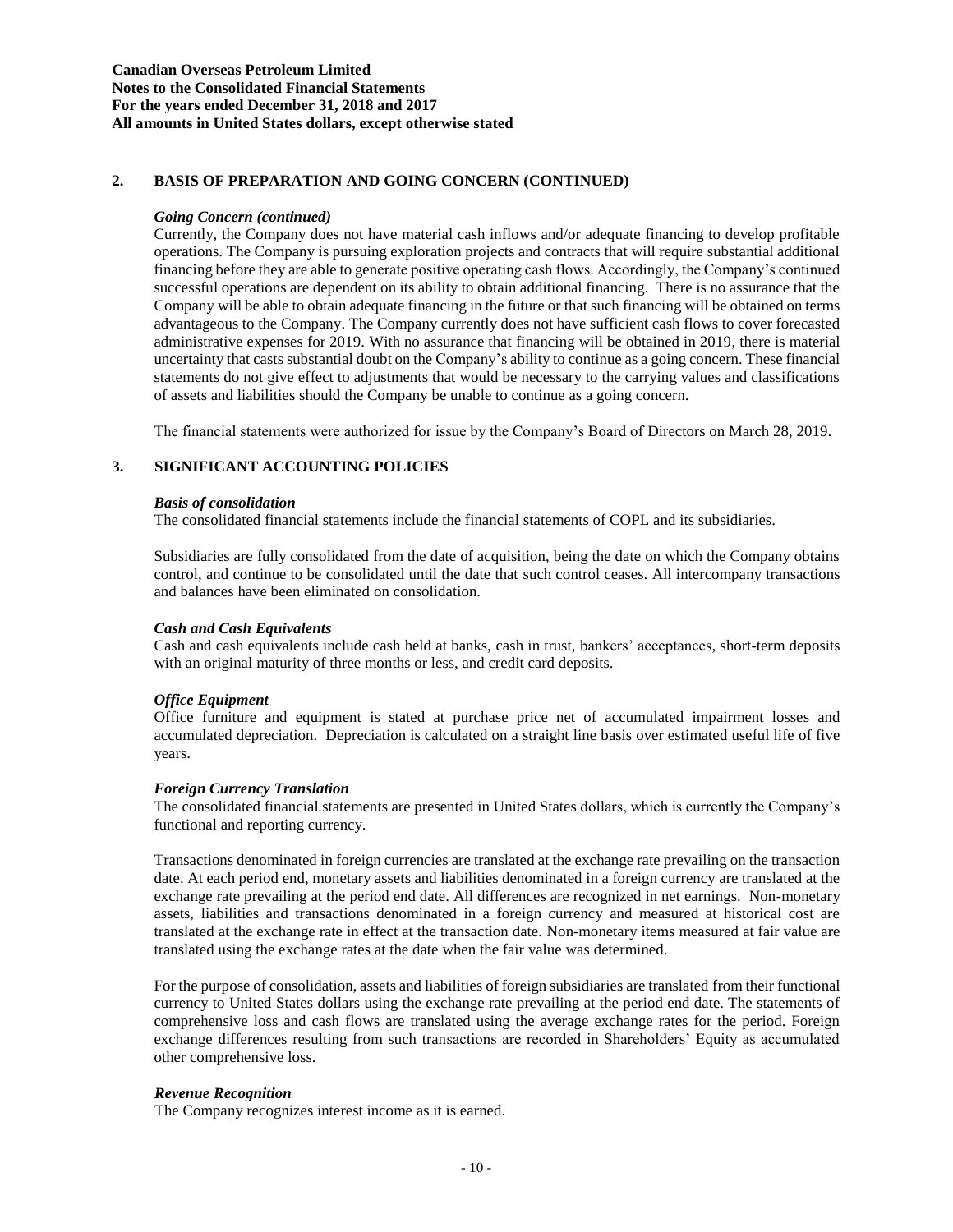#### *Pre-License Costs*

The Company expenses amounts incurred in the evaluation and development of potential business ventures until the related business arrangements are consummated. The costs incurred prior to the award of oil and gas licenses, concessions and other exploration rights are recognized as an expense in the period incurred.

### *Exploration and Evaluation ("E&E")*

The cost of exploring, appraising and evaluating oil and gas properties, including costs of farming into or acquiring the rights to explore, geological and geophysical studies, seismic data and modeling, exploration and/or appraisal drilling and directly related overheads are capitalized and classified as intangible E&E assets. These costs are accumulated in cost centers by field or project in anticipation of future allocation to Cash Generating Units.

The E&E phase of a particular project is completed when either the technical feasibility and commercial viability of extracting oil or gas are demonstrable for the project or there is no prospect of a positive outcome for the project. E&E assets with commercial reserves will be reclassified to development and production assets and the carrying amounts will be assessed for impairment and adjusted (if appropriate) to their estimated recoverable amounts. If commercial reserves are not discovered, the E&E asset is written off to exploration expenses in the statement of comprehensive loss.

### *Joint Arrangements*

Certain of the Company's activities are conducted through joint arrangements in which two or more parties have joint control. A joint arrangement is classified as either a joint operation or a joint venture, depending on the rights and obligations of the parties to the arrangement.

Joint operations arise when the Company has a direct ownership interest in jointly controlled assets and obligations for liabilities. The consolidated financial statements include the Company's proportionate share of the assets, liabilities, revenues, expenses, and cash flows of this type of arrangement.

Joint ventures arise when the Company has rights to the net assets of the arrangement. For these arrangements the Company uses the equity method of accounting and recognizes initial and subsequent investments at cost, adjusting for the Company's share of the joint venture's income or loss, less dividends received thereafter. The transactions between the Company and the joint venture are assessed for recognition in accordance with IFRS.

Under the equity method, losses from the joint venture are applied against the carrying amount of the investment and any loans to the associate that are considered part of the net investment. When the Company's share of losses in a joint venture exceeds the Company's interest, the Company discontinues recognizing its share of future losses. The Corporation does not recognize further losses unless a legal or constructive obligation exists. If the joint venture subsequently reports profits, the entity resumes recognizing its share of those profits only after its share of the profits equals the share of losses not recognized. Revenue is only recorded when collection is reasonably assured.

Investments in joint ventures are tested for impairment whenever objective evidence indicates that the carrying amount of the investment many not be recoverable under the equity method of accounting. The impairment amount is measured as the difference between the carrying amount of the investment and the higher of its fair value less costs of disposal and its value in use. Impairment losses are reversed in subsequent periods if the amount of the loss decreases and the decrease can be related objectively to an event occurring after the impairment was recognized.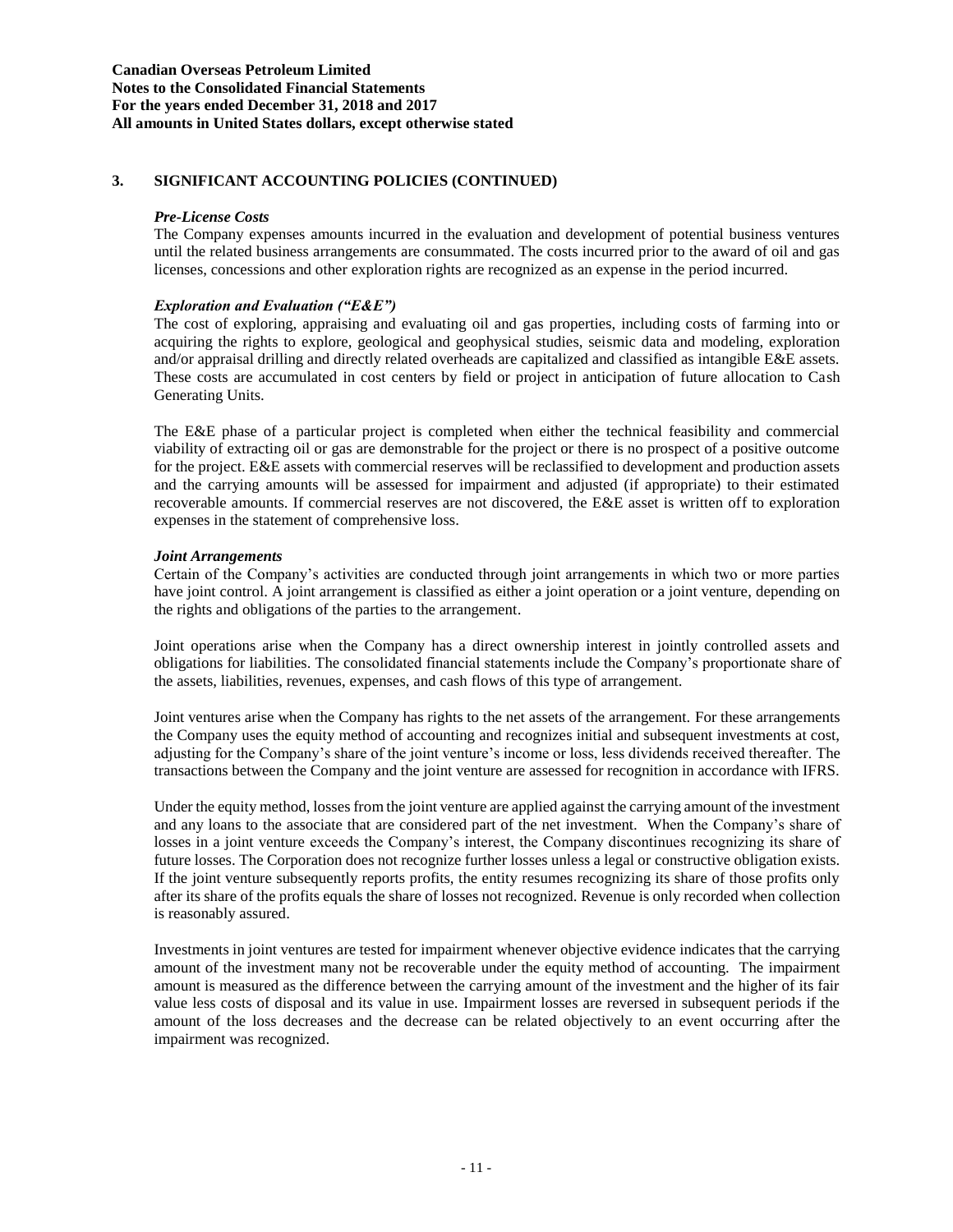### *Stock-Based Compensation*

The Company issues equity-settled stock options to its employees, directors and consultants and follows the fair value method of accounting. A Black-Scholes option-pricing model is used to determine the fair value of the award at the time the options are granted. The related expense is charged to the consolidated statement of comprehensive loss with a corresponding increase in equity as contributed capital reserve over the vesting term. Consideration received on the exercise of an option is credited to share capital, along with the related stockbased compensation previously recognized in contributed capital reserve.

### *Leases*

Rent payable for assets under an operating lease is charged to the statement of comprehensive loss on a straightline basis over the lease term.

### *Per Share Data*

Basic net income (loss) per share is calculated using the weighted average number of shares outstanding during the year. The treasury stock method is used to calculate diluted earnings per share. This method assumes that only in-the-money stock options and warrants are exercised and that any proceeds would be used to purchase common shares at the average market price during the year.

### *Financial Instruments*

Effective January 1, 2018, the Company adopted IFRS 9, which replaced IAS 39 Financial Instruments: Recognition and Measurement ("IAS 39"). The adoption of IFRS 9 did not result in any adjustments to the measurement of financial instruments, and no adjustment to retained earnings was required.

The adoption of IFRS 9 resulted in changes to the classification of some of the Company's financial assets but did not change the classification of the Company's financial liabilities. There was no difference in the measurement of these instruments under IFRS 9 due to the short-term and liquid nature of the financial assets.

The following table sets forth the change in classification categories for the Company's financial assets and liabilities as a result of the implementation of IFRS 9.

| <b>Financial Instrument</b>                                                                | <b>Measurement Category</b>                                                                                                                    |                                                                      |  |
|--------------------------------------------------------------------------------------------|------------------------------------------------------------------------------------------------------------------------------------------------|----------------------------------------------------------------------|--|
|                                                                                            | <b>IAS 39</b>                                                                                                                                  | <b>IFRS</b> 9                                                        |  |
| Cash<br>Accounts receivable<br>Restricted cash<br>Accounts payable and accrued liabilities | Held-for-trading (FVTPL)<br>Loans and receivables (amortized cost)<br>Held-for-trading (FVTPL)<br>Other financial liabilities (amortized cost) | Amortized cost<br>Amortized cost<br>Amortized cost<br>Amortized cost |  |

#### *Deferred Income Tax*

The Company uses the liability method of accounting for income taxes, whereby deferred income tax assets and liabilities are recognized based on temporary differences between the tax basis of assets and liabilities and their carrying amount in the consolidated financial statements, and for unused tax loss carry-forwards.

Deferred tax assets and liabilities are measured using tax rates that have been enacted or substantively enacted at the statement of financial position date.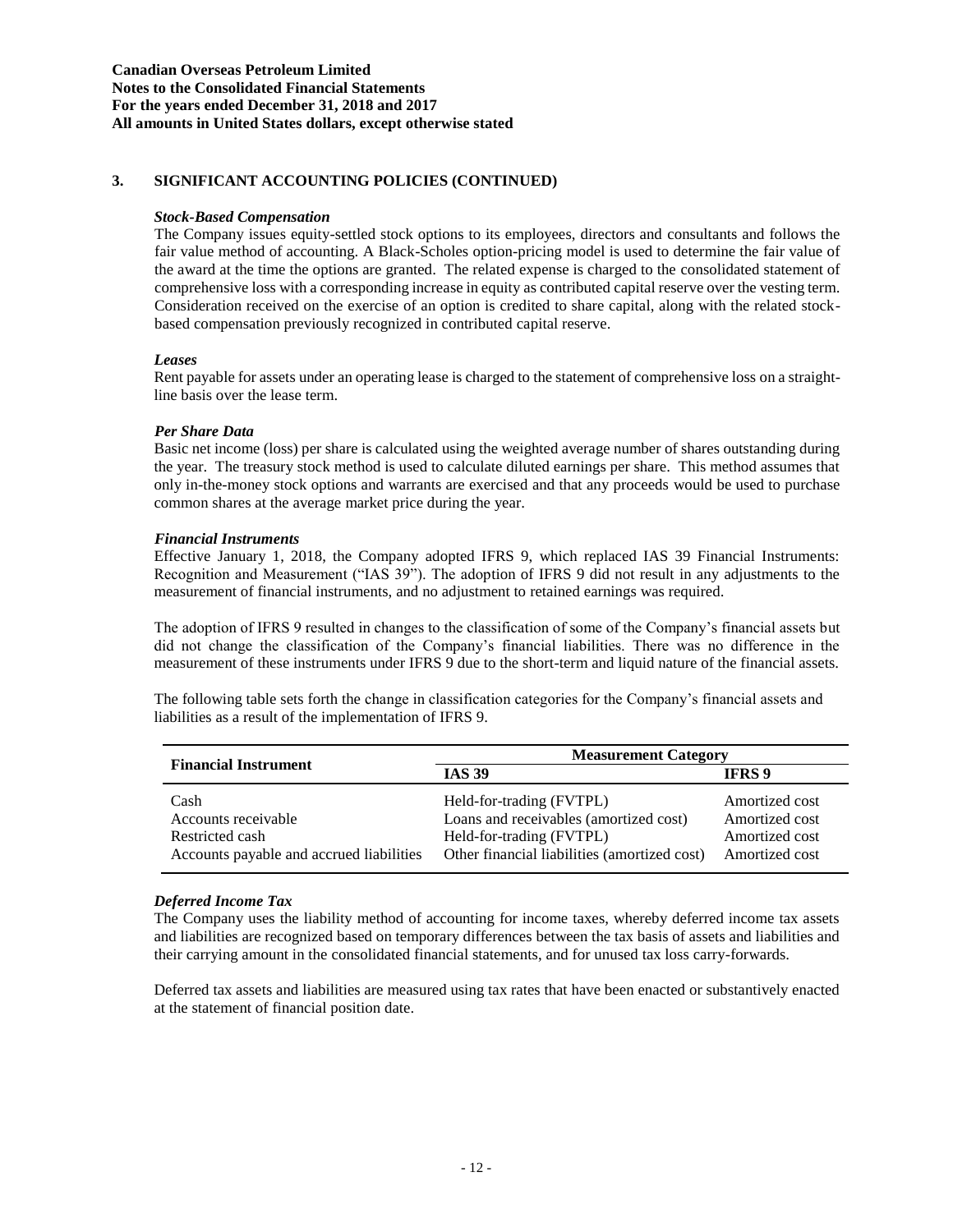#### *Deferred Income Tax (continued)*

Deferred income tax assets are recognized only to the extent it is probable that taxable profit will be available to utilize the associated tax deductions.

Deferred income tax assets and deferred income tax liabilities are offset, if a legally enforceable right exists to offset current tax assets against current income tax liabilities and the deferred income taxes relate to the same taxable entity and the same tax jurisdiction.

### *Significant accounting judgments and estimates*

The preparation of financial statements in accordance with IFRS requires management to make estimates and assumptions and to use judgment that affects the reported amounts of assets, liabilities, revenues and expenses. Estimates and judgments are continuously evaluated and are based on management's experience and other factors, including expectations of future events that are believed to be reasonable under the circumstances. Accordingly, actual results may differ from those estimated amounts and differences may be material.

In particular, significant areas of estimation uncertainty considered by management in preparing the consolidated financial statements are:

- Stock-based compensation, warrants and derivative liability the amounts recorded in respect of stock options granted, share purchase warrants granted and the derivative liability for warrants issued are based on the Company's estimation of their fair value, calculated using assumptions regarding the life of the option or warrant, interest rates and volatility. By their nature, these estimates and assumptions are subject to uncertainty, and the actual fair value of options or warrants may differ at any time;
- Impairment of assets E&E assets and office equipment are assessed for impairment annually and when circumstances suggest that the carrying amount might exceed the recoverable amount. These calculations require the use of estimates and assumptions and are subject to change as new information becomes available. Specifically for E&E assets, these estimates include future commodity prices, quantity of reserves and discount rates, as well as future development and operating expenses;
- Impairment of investment in joint venture After application of the equity method, the net investment in joint venture is assessed for impairment annually and when circumstances suggest that the carrying amount might exceed the recoverable amount. The Company assesses whether it is necessary to recognize any additional impairment loss with respect to its net investment in the joint venture or any other amount that does not constitute part of the net investment. These estimates include the market, economic, legal and political environment in which the joint venture operates, as well as changes in the joint venture's financial condition. Any reversal of impairment losses is recognized to the extent that the recoverable amount of the investment subsequently increases;
- Deferred income tax management assesses the likelihood that deferred income tax assets will be realized from future taxable earnings, and the amount of which is subject to measurement uncertainty; and
- Provisions, commitments and contingent liabilities amounts recorded as provisions and amounts disclosed as commitments and contingent liabilities are estimated based on the terms of the related contracts and management's best knowledge at the time of issuing the consolidated financial statements. The actual results ultimately may differ from those estimates as future confirming events occur.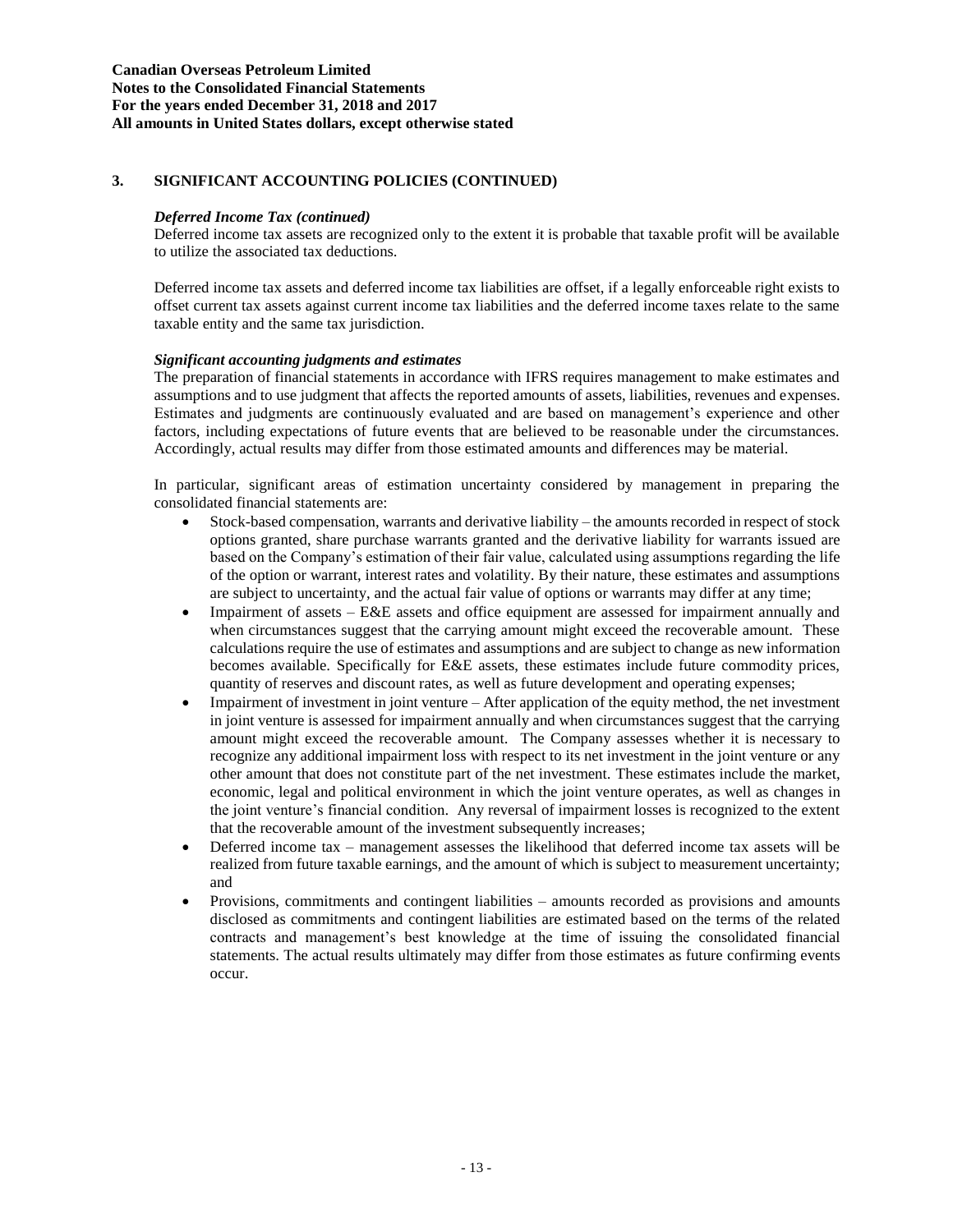#### *Significant accounting judgments and estimates (continued)*

Significant judgments are involved in the determination of the functional currency of the subsidiaries and the time when exploration and evaluation projects are complete and the technical feasibility and commercial viability of extracting oil or gas are demonstrable for the project or there is no prospect of a positive outcome for the project. Determining the type of joint arrangement as either a joint operation or a joint venture is based on management's determination of whether it has joint control over another entity and considerations include assessment of contractual agreements for unanimous consent of the parties on decision making of relevant activities. Once classified as a joint arrangement, management assesses whether it is structured through a separate vehicle and whether the legal form and contractual arrangements give the entity the direct right to the assets and obligations for the liabilities within the normal course of business, as well as the entity's rights to the economic benefit of assets and its involvement and responsibility for settling liabilities associated with the arrangement.

### *Future Accounting Standards*

### *IFRS 16 - "Leases"*

In January 2016, the IASB issued IFRS 16 "Leases", which replaces IAS 17 "Leases". IFRS 16 eliminates the distinction between operating and financing leases and provides a single lessee accounting model that requires the lessee to recognize assets and liabilities for all leases on its balance sheet. Under IFRS 16, lessees must recognize a lease liability and a right-of-use asset for virtually all lease contracts. An optional exemption to recognize certain short-term leases and leases of low value can be applied by lessees. Leases to explore for or use oil or natural gas are specifically excluded from the scope of IFRS 16. For lessor, the accounting remains essentially unchanged. The standard is effective for annual periods beginning on or after January 1, 2019, with early adoption permitted if IFRS 15 has also been applied. The Company will adopt IFRS 16 on January 1, 2019 and has used the following practical expedient as permitted by the standard:

Exemption for short-term leases that have a remaining lease term of less than 12 months as at January 1, 2019 and low value leases.

The adoption of IFRS 16 is not expected to have a material impact on the Company's consolidated financial statements.

### **4. CASH AND CASH EQUIVALENTS**

| (\$000's)            | <b>December 31, 2018</b> | December 31, 2017 |
|----------------------|--------------------------|-------------------|
| Cash                 | 1,768                    | 1,891             |
| Cash in trust        |                          | 2,073             |
| Credit card deposits | 88                       | 96                |
|                      | 1.856                    | 4,060             |

Cash balances earn interest, whenever possible, at floating rates based on daily bank deposit rates.

Cash in trust of \$2.1 million as at December 31, 2017 related to a deposit of CAD \$2.6 million held in trust with the Company's lawyers in respect of a potential transaction. There were no restrictions on this cash and the deposit was returned to COPL on April 6, 2018.

Credit card deposits are bank deposits that cover the maximum credit limit available for corporate credit cards.

The fair value of cash and cash equivalents was \$1.9 million as at December 31, 2018 (\$4.1 million as at December 31, 2017). The Company deposits its cash with reputable Canadian and Bermuda banks. The Company did not have any overdraft facilities in place as at December 31, 2018, and December 31, 2017.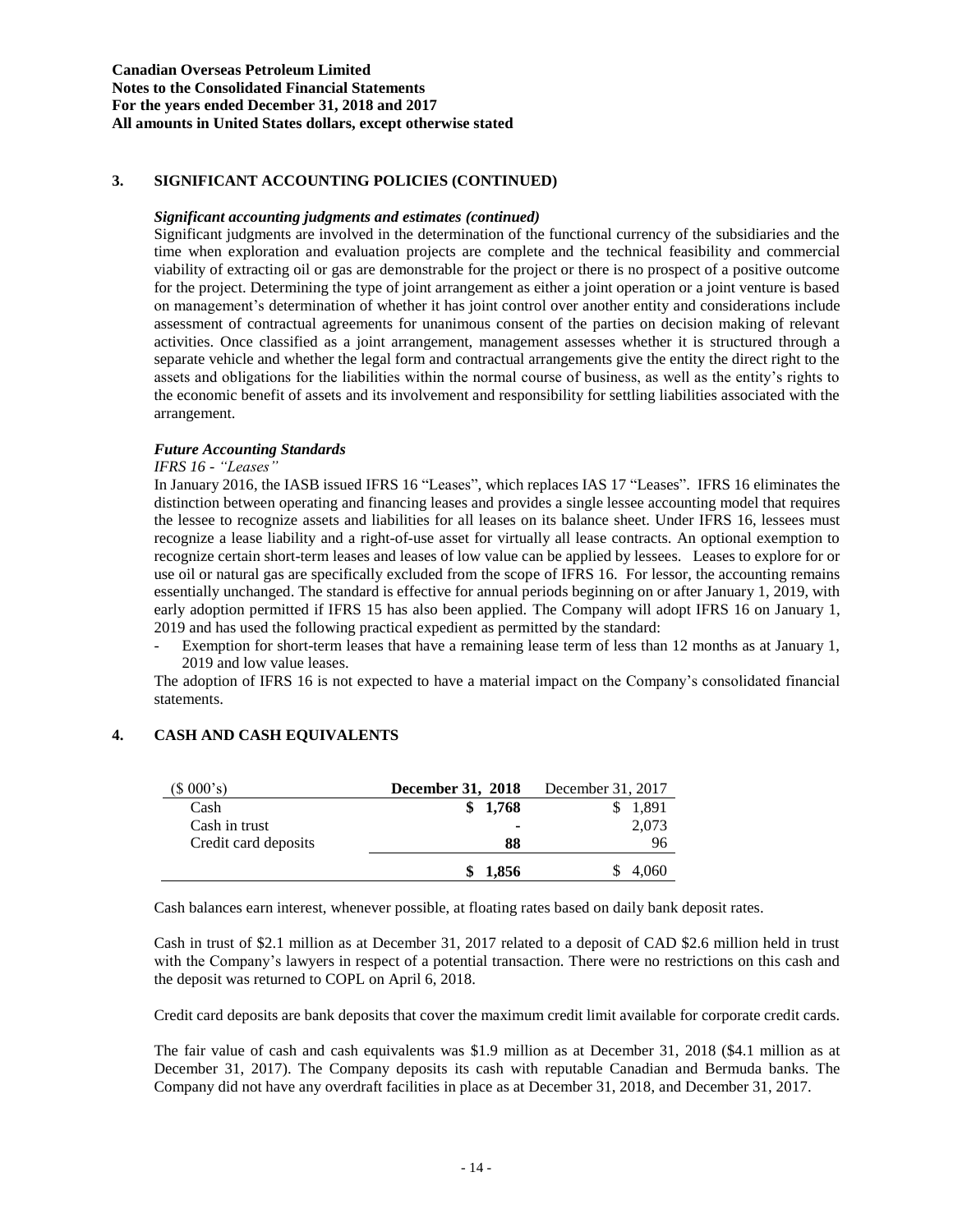### **5. INVESTMENT IN JOINT VENTURE**

The Company currently holds a 50% interest in a jointly controlled entity, ShoreCan, focusing on acquisitions of upstream oil and gas exploration, development and producing assets in sub-Saharan Africa. The determination of ShoreCan as a joint venture was based on ShoreCan's structure through a separate legal entity whereby neither the legal form nor the contractual arrangement give the owners rights to the assets and obligations for the liabilities within the normal course of business, nor does it give the rights to the economic benefits of the assets or responsibility for settling liabilities associated with the arrangement.

The Company and its joint venture partner signed a funding agreement, effective October 24, 2014 (the "Funding Agreement") providing financial support as needed in proportion to its interest (50% each) in ShoreCan for ShoreCan's expenses and obligations. The Funding Agreement does not impose any guarantees from the Company and/or its joint venture partner. Amounts advanced to ShoreCan under the terms of the Funding Agreement are unsecured and payable on or before October 24, 2020 contingent upon ShoreCan generating its own cashflows. Interest is charged monthly at an annual rate of 3.0% above 12 month USD LIBOR.

From time to time the Company or its joint venture partner pay for ShoreCan's general and administrative expenses on behalf of the other partner. As at December 31, 2018, the Company had a receivable from its joint venture partner in respect of overpaid ShoreCan expenses of \$0.2 million that is recorded as a long term receivable.

### *Nigeria*

On September 13, 2016, ShoreCan closed an acquisition of 80% of the issued share capital of Essar Exploration and Production Limited (Nigeria) ("Essar Nigeria"), a company which sole asset is a 100% interest in exploration license OPL 226 offshore Nigeria. ShoreCan paid a cash consideration of \$0.25 million and as part of the shareholder agreement, ShoreCan has agreed to cover the funding of Essar Nigeria's operations. As a party to a Production Sharing Contract ("PSC") signed with Nigerian National Petroleum Corporation ("NNPC") for OPL 226, Essar Nigeria is required to seek NNPC's consent for the transaction. The respective application has been made and the parties to the transaction are awaiting NNPC's reply. On October 2, 2018, NNPC granted a conditional approval of a twenty four months extension of the Phase-1 exploration period until October 1, 2020. The extension is subject to certain conditions, including submission of a performance bond of \$7 million that is required further to the PSC, to cover the Phase-1 exploration period work program at OPL 226. The Company is looking at providing security such that Essar Nigeria may post the requisite performance bond.

In addition, ShoreCan has committed to invest up to a maximum of \$80 million into Essar Nigeria in the form of an interest-free shareholder loan. The funds will be used for Essar Nigeria operations and in particular, to cover work program obligations, including the costs of drilling one well under Phase-1 of the PSC.

In 2017, three ShoreCan representatives were appointed Directors of Essar Nigeria, gaining a majority on the Essar Nigeria board and legal control over Essar Nigeria. ShoreCan has assessed that the transaction does not meet criteria of a business acquisition as Essar Nigeria is in exploration/development stage. ShoreCan assessed the investment based on the fair values of Essar Nigeria's assets and liabilities upon obtaining control over Essar Nigeria. ShoreCan estimated a fair value of the Essar Nigeria loan to its previous parent at \$6 million (as compared to the loan face value of \$62.7 million as presented in Essar Nigeria audited financial statements as at December 31, 2016) as the shareholding agreement with Essar Nigeria provides for the repayment of this loan from anticipated future production. The loan is an interest free shareholder loan. Non-controlling interest ("NCI"), was recognized at the NCI proportionate share of net assets acquired.

Below are presented summarized unaudited consolidated statements of ShoreCan as at December 31, 2018 and results for the year ended December 31, 2018.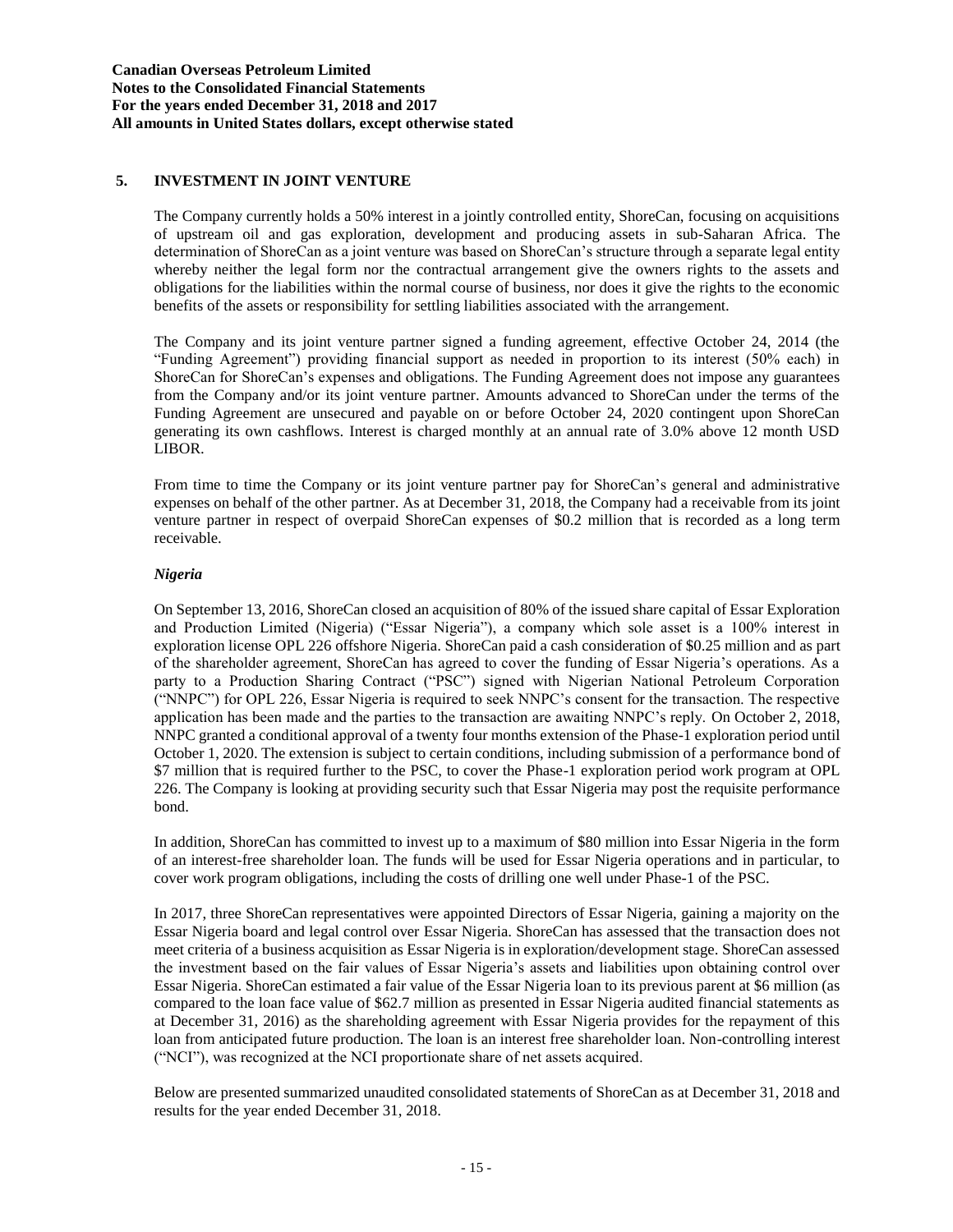### **5. INVESTMENT IN JOINT VENTURE (CONTINUED)**

#### *Nigeria (continued)*

As at the date of filing these financial statements, COPL has not provided any guarantee in respect of obligations, commitments and/or losses of either ShoreCan or Essar Nigeria.

### **Summarized statement of comprehensive loss for investment in joint venture under equity accounting:**

| For the years ended December 31                    | 2018          | 2017          |
|----------------------------------------------------|---------------|---------------|
| (\$000's)                                          | (unaudited)   |               |
| Revenues                                           | \$            | \$            |
| Expenses                                           |               |               |
| Pre-license costs                                  | (3)           |               |
| Derecognition of evaluation and exploration assets |               |               |
| General and administration                         | (3,539)       | (3,066)       |
|                                                    | (3,542)       | (3,066)       |
| Finance expense                                    |               |               |
| Foreign exchange gain                              | 6             | 15            |
| Interest expense                                   | (983)         | (586)         |
|                                                    | (977)         | (571)         |
| Loss                                               | (4,519)       | (3,637)       |
| Non-controlling interest                           | 540           | 530           |
| <b>Net Loss</b>                                    | (3,979)       | (3,107)       |
| Share of equity investment (percent)               | 50%           | 50%           |
| Company's share of net loss                        | \$<br>(1,990) | \$<br>(1,554) |

During the year ended December 31, 2018 the Company and its subsidiaries charged ShoreCan management and technical services of \$1.8 million (2017 - \$1.7 million), including \$0.5 million of costs that were allocated to exploration and evaluation assets  $(2017 - $0.5 \text{ million})$  and charged an interest expense of \$0.5 million (2017- \$0.3 million).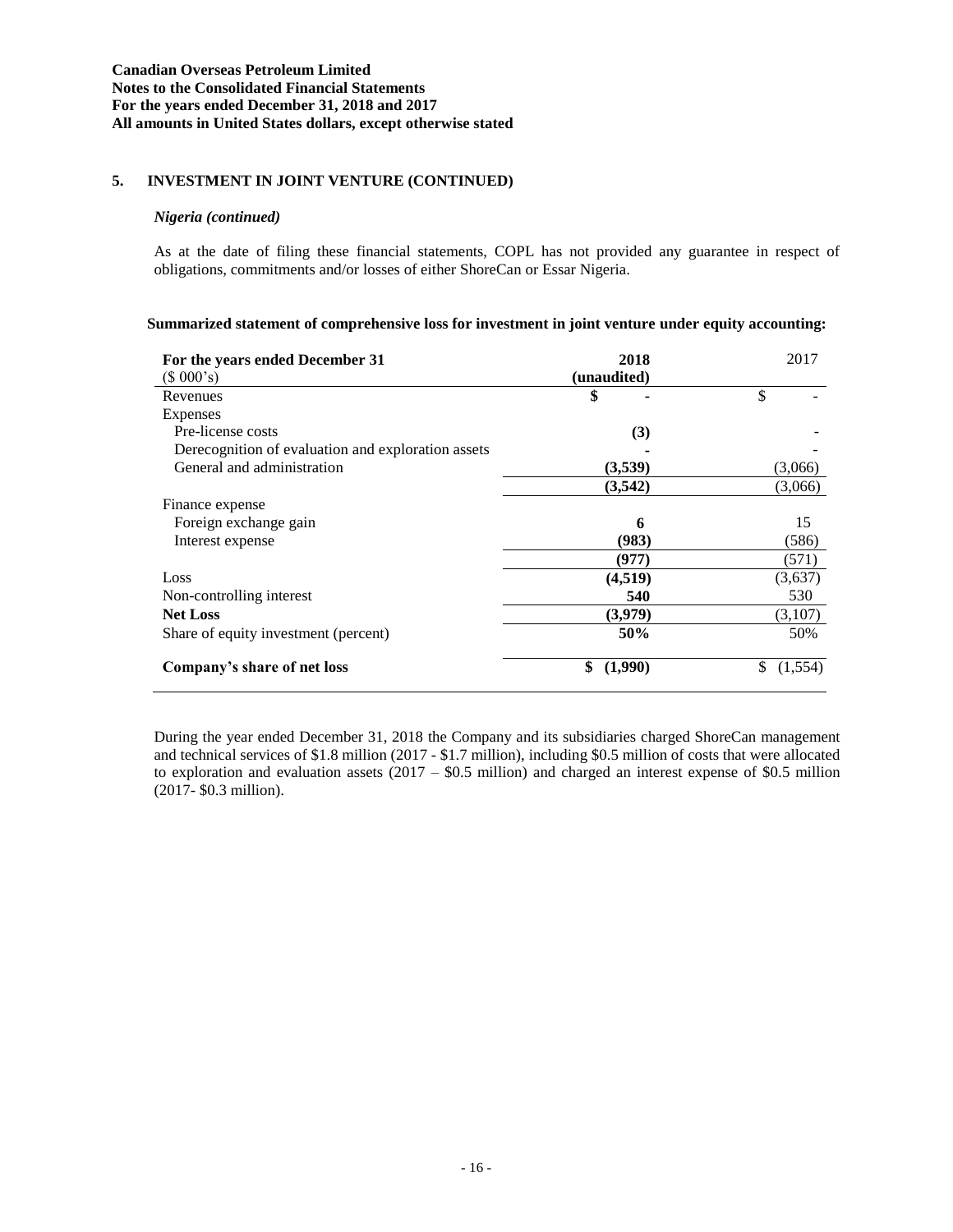### **5. INVESTMENT IN JOINT VENTURE (CONTINUED)**

| <b>Statement of financial position</b>                                |                         |                       |
|-----------------------------------------------------------------------|-------------------------|-----------------------|
| (\$000's)                                                             | December 31,<br>2018    | December 31,<br>2017  |
|                                                                       | (unaudited)             |                       |
| <b>Assets</b>                                                         |                         |                       |
| Current                                                               |                         |                       |
| Cash and cash equivalents                                             | \$<br>1                 | \$<br>1               |
| Accounts Receivable & prepaid expenses                                | 4                       | 3                     |
|                                                                       | $\overline{\mathbf{5}}$ | $\overline{4}$        |
| Exploration and evaluation assets                                     | 9,431                   | 8,887                 |
| Office equipment                                                      |                         |                       |
|                                                                       | \$<br>9,436             | $\mathbb{S}$<br>8,892 |
| <b>Liabilities</b><br>Current                                         |                         |                       |
| Accounts payable and accrued liabilities                              | 2,729                   | 2,239                 |
| Long Term loan to NCI                                                 | 6,171                   | 6,171                 |
| ShoreCan Partners' loan                                               | 19,642                  | 15,069                |
|                                                                       | \$<br>28,542            | \$<br>23,479          |
| <b>Equity</b>                                                         |                         |                       |
| Non-controlling interest                                              | (1,007)                 | (467)                 |
| Deficit                                                               | (18,099)                | (14, 120)             |
|                                                                       | (19,106)<br>\$          | \$<br>(14, 587)       |
| Reconciliation of carrying amount of net investment in joint venture: |                         |                       |
| <b>Carrying amount - Opening</b>                                      | \$                      | \$                    |
| Increases in net investment in joint venture                          |                         |                       |
| during the period                                                     | 43                      | 76                    |
| Loss recognized on investment in joint venture                        | (43)                    | (76)                  |

As at December 31, 2018, ShoreCan's non-current liabilities included \$9.8 million due to the Company under the terms of the Funding Agreement (December 31, 2017 - \$7.5 million).

**Carrying amount - Ending \$ -** \$ -

In 2018, the Company's share of ShoreCan's losses of \$2.0 million (in 2017 - \$1.6 million) exceeded the Company's net investment of \$43,000 for the year ended December 31, 2018 (December 31, 2017 - \$76,000). Accordingly, under the equity method, the Company recognized loss on investment in ShoreCan's of \$43,000 for the year ended December 31, 2018 (2017 - \$76,000).

As at December 31, 2018, the Company's share in ShoreCan's accumulated losses is \$9.0 million (December 31, 2017 - \$7.1 million). Unrecognized accumulated losses on the investment as of December 31, 2018 are \$8.1 million (December 31, 2017 - \$6.2 million) including \$2.0 million of unrecognized losses for year ended December 31, 2018 (for year ended December 31, 2017 – \$1.5 million).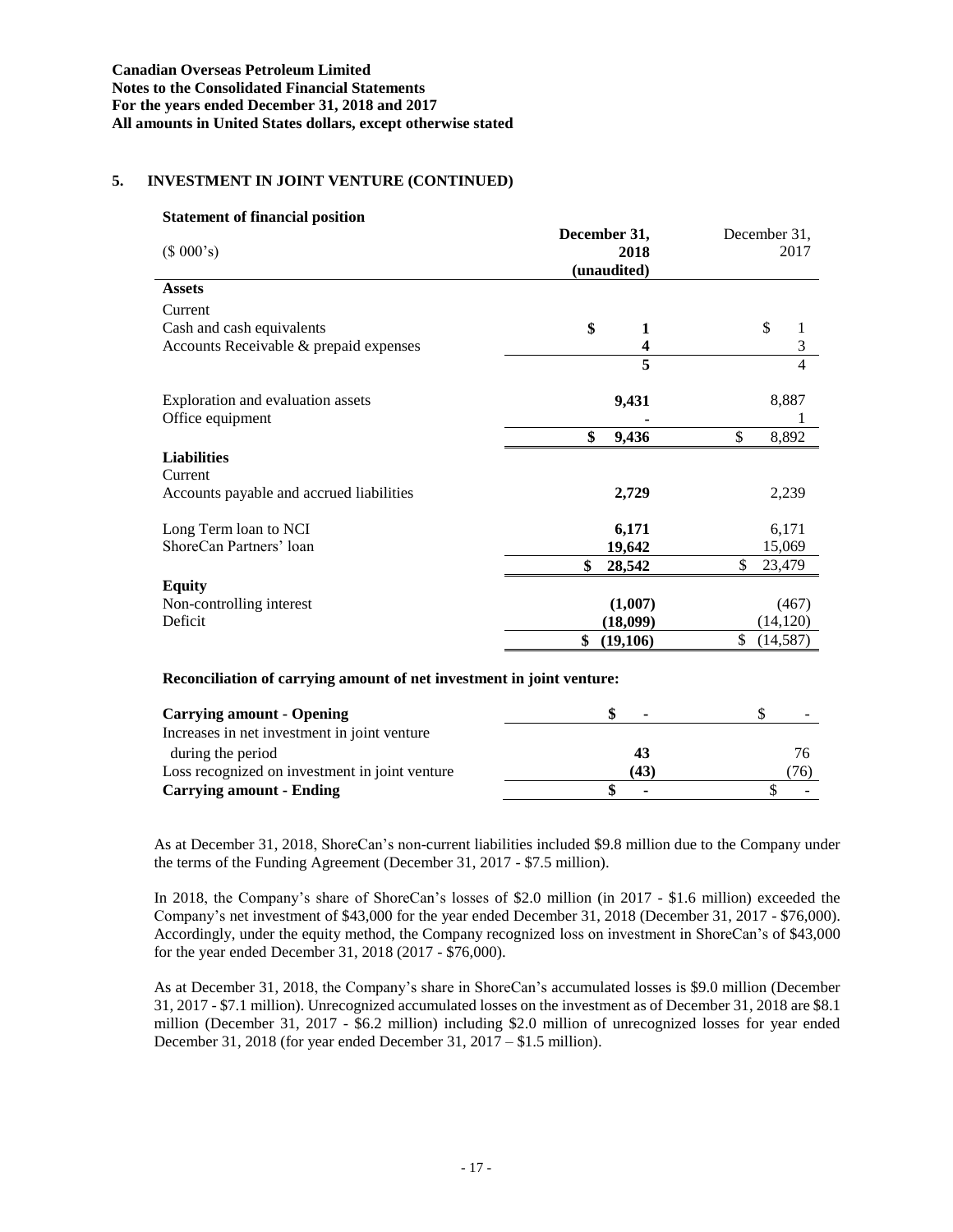### **6. EXPLORATION AND EVALUATION ASSETS**

| (S 000's)                                     | TOTAL         |
|-----------------------------------------------|---------------|
| As at January 1, 2017                         | 15.407<br>SS. |
| <b>Additions</b>                              | 235           |
| Derecognition                                 | (15.642)      |
| As at December 31, 2017 and December 31, 2018 | ۰             |

### *Liberia*

The Company held a 17% working interest in Block LB-13 offshore Liberia, with the remaining 83% being held by ExxonMobil Exploration and Production Liberia Limited ("ExxonMobil"), which was the operator under this license. The Company's exploration and evaluation assets ("E&E") related entirely to the Liberia project and consisted mainly of 3D seismic of Block LB-13 and capitalized geological and geophysical evaluation work conducted on this block, net of \$1.3 million of E&E derecognized in 2016, further to drilling Mesurado-1 well that was not commercially successful.

During 2017, ExxonMobil and the Company performed an evaluation of Mesurado-1 results and worked on implementation of these results into a geological and geophysical analysis for the rest of block LB-13. The obligations under a second exploration period under LB-13 license were completed with drilling Mesurado-1 and the second exploration period expired on September 25, 2017.

Both ExxonMobil and the Company have elected not to enter into third exploration period and accordingly, surrendered their rights to the LB-13 license, resulting in the expiration of the LB-13 production sharing contract on September 25, 2017. Accordingly, the Company derecognized the entire E&E balance of \$15.6 million in third quarter of 2017.

# **7. ACCOUNTS PAYABLE AND ACCRUED LIABILITIES**

| (\$000's)           | December 31, 2018 | December 31, 2017 |
|---------------------|-------------------|-------------------|
| Trade payables      | 139               | 966               |
| Accrued liabilities | 190               | 231               |
| Other               |                   |                   |
| <b>Total</b>        | 336               | .208              |

Trade payables as at December 31, 2017 included an amount of \$0.7 million of joint venture payable related to a former 2011/2012 exploration project in UK. During the year ended December 31, 2018, the Company recorded a gain on derecognition of this account payable of \$ 0.7 million, as this amount, originally in dispute, was never challenged by the joint venture partner, and the six years statute barred time frame, applicable in the UK, expired in 2018.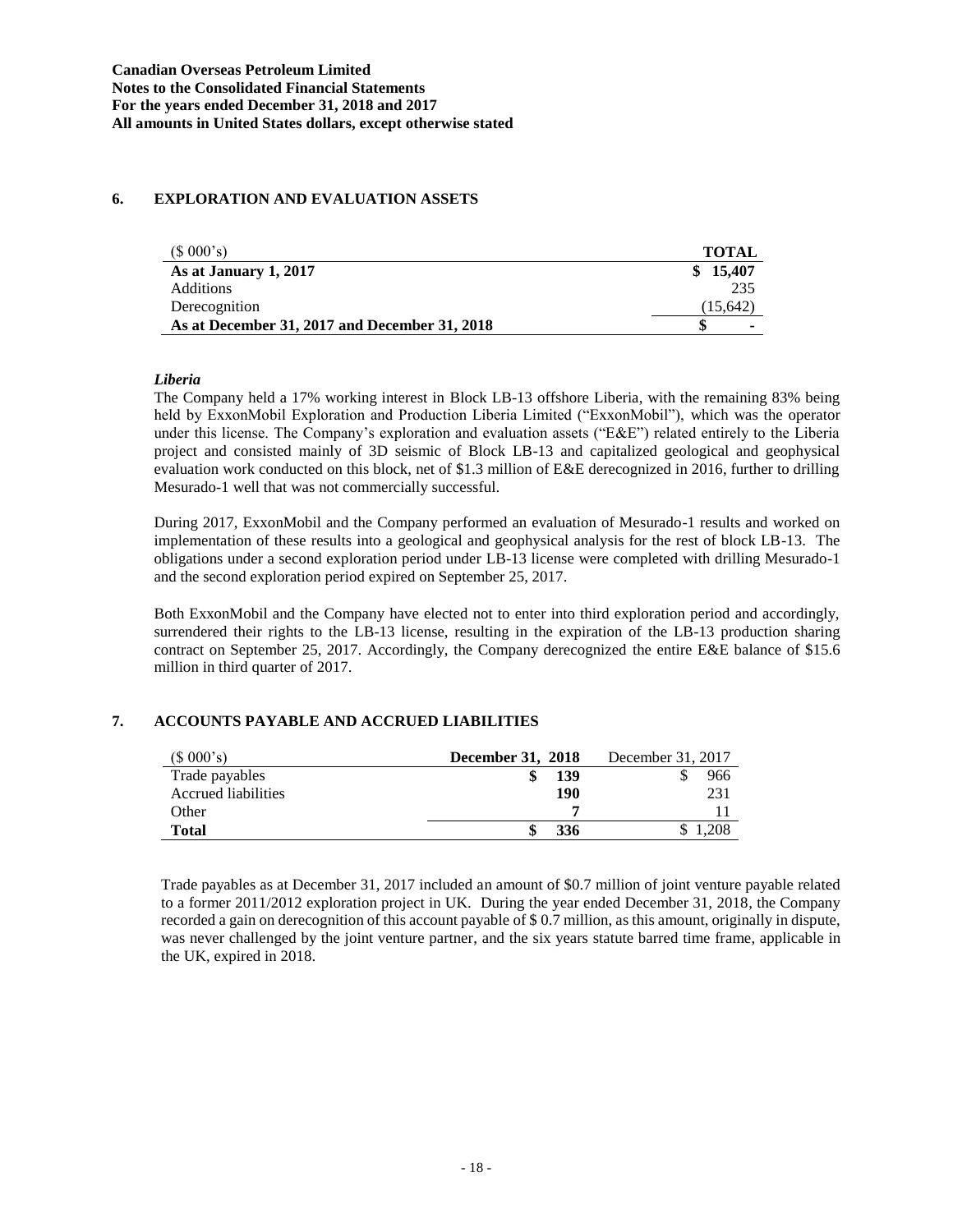### **8. SHARE CAPITAL**

#### **a) Authorized and Issued Common Shares**

#### Authorized

An unlimited number of common voting shares (the "Common Shares") without nominal or par value and an unlimited number of preferred shares, issuable in series.

#### Issued

The issued share capital is as follows:

|                                                 | Number of<br><b>Common Shares</b> | Amount<br>(000's) |
|-------------------------------------------------|-----------------------------------|-------------------|
| Balance, January 1, 2017                        | 617, 139, 350                     | \$124,874         |
| Issued pursuant to UK June Placement (i)        | 656,000,000                       | 4,181             |
| Issued pursuant to UK October Placement (ii)    | 250,000,000                       | 3,318             |
| Fair value of warrants that expired unexercised |                                   | 2,612             |
| Share issue costs                               |                                   | (1,335)           |
| <b>Balance, December 31, 2017</b>               | 1,523,139,350                     | 133,650<br>S.     |
| Issued pursuant to UK August Placing (iii)      | 895,523,000                       | 3,891             |
| Issued pursuant to Private Placement (iv)       | 41,310,913                        | 180               |
| Issued as a payment of introduction fee (v)     | 26,779,200                        | 107               |
| Share issue costs                               |                                   | (886)             |
| <b>Balance, December 31, 2018</b>               | 2.486,752,463                     | 136.942<br>S      |

i) On June 12, 2017, further to a UK prospectus, the Company closed a placing of 656,000,000 Common Shares at a price of GBP 0.005 (\$0.006) for gross proceeds of GBP 3.3 million (\$4.2 million) (the "UK June Placing). The Brokers were paid a cash commission of GBP \$0.2 million (\$0.28 million) representing approximately 6.0% of the gross proceeds of the UK June Placing. Other expenses (mainly legal and stock exchanges fees) amounted to approximately GBP 0.4 million (\$0.5 million). The Company used net proceeds from the UK Placing of approximately \$3.4 million to finance its administrative expenses.

In connection with the UK June Placing in 2017, the Company also issued 39,000,000 warrants to its broker (the "Broker's Warrants") as compensation warrants. Each Broker's Warrant entitles the holder thereof to purchase one Common Share of the Company at an exercise price of GBP 0.005 (\$0.006) per Common Share on or before June 12, 2019.

The fair value of the Broker's Warrants estimated at \$176,000 (using a Black-Scholes option pricing model) was netted against proceeds from share capital (as share issue costs) and a derivative liability of \$176,000 was recognized as at June 12, 2017.

The following assumptions were used for Black-Scholes option pricing model to estimate the fair value of the June 2017 Broker's Warrants as at the date of issue and as at December 31, 2017:

|                               | June 12, 2017 | December 31, 2017 |
|-------------------------------|---------------|-------------------|
|                               |               |                   |
| Risk-free interest rate       | 0.09%         | 0.45%             |
| Weighted average life (years) | 2.0           | 1.45              |
| Expected volatility           | 90%           | 90%               |
| Expected dividend yield       | $0\%$         | $0\%$             |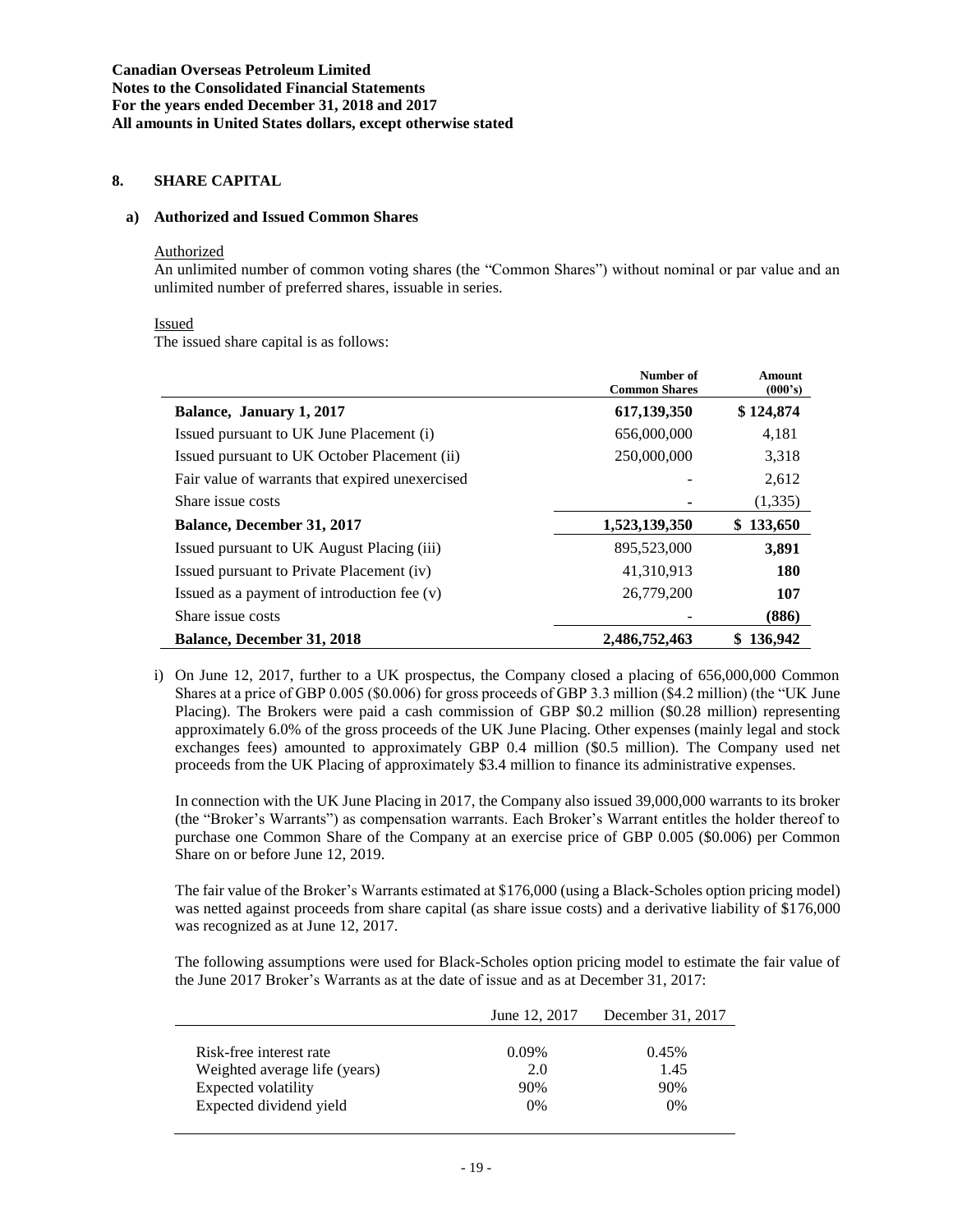### **8. SHARE CAPITAL (CONTINUED)**

#### **a) Authorized and Issued Common Shares (continued)**

ii) On October 16, 2017, the Company closed another placing in the UK of 250,000,000 Common Shares at a price of GBP 0.01 (\$0.013) for gross proceeds of GBP 2.5 million (\$3.3 million) (the "UK October Placing). The Brokers were paid a cash commission of GBP \$0.12 million (\$0.16 million) representing approximately 4.9% of the gross proceeds of the UK October Placing. Other expenses (mainly legal and stock exchanges fees) amounted to approximately GBP 0.87 million (\$0.12 million). The Company used net proceeds from the UK October Placing of approximately \$3.0 million to finance its administrative expenses.

In addition, the Company issued 15,000,000 warrants to its broker (the "Broker's Warrants") as compensation warrants. Each Broker's Warrant entitles the holder thereof to purchase one Common Share of the Company at an exercise price of GBP 0.01 (\$0.013) per Common Share on or before October 16, 2019.

The fair value of the Broker's Warrants estimated at \$129,000 (using a Black-Scholes option pricing model) was netted against proceeds from share capital (as share issue costs) and a derivative liability of \$129,000 was recognized as at October 16, 2017.

The following assumptions were used for Black-Scholes option pricing model to estimate the fair value of the October 2017 Broker's Warrants as at the date of issue and as at December 31, 2017:

|                               | October 16, 2017 | December 31, 2017 |
|-------------------------------|------------------|-------------------|
|                               |                  |                   |
| Risk-free interest rate       | 0.45%            | $0.45\%$          |
| Weighted average life (years) | 2.0              | 1.8               |
| Expected volatility           | 90%              | 90%               |
| Expected dividend yield       | $0\%$            | $0\%$             |
|                               |                  |                   |

In connection with UK share placings, the Company issues Broker's Warrants. The value of the Warrants is determined using Black Scholes and in prior years was recorded as a derivative liability. In 2018, the Company has reclassified the derivative liability related to the Warrants to equity as the Warrants were issued in exchange for services and should be accounted for under IFRS 2. The prior year amounts have not been restated, as the amounts were not material.

(iii) On August 31, 2018, further to a UK prospectus, the Company closed a placing of 895,523,000 Common Shares at a price of GBP 0.00335 (\$0.0043) for gross proceeds of GBP 3.0 million (\$3.9 million) (the "UK August Placing"). The broker was paid a cash commission of GBP 0.2 million (\$0.2 million) representing approximately 6.0% of the gross proceeds of the UK August Placing. Other expenses (mainly legal and finders' fees) amounted to approximately GBP 0.3 million (\$0.5 million). The Company uses net proceeds from the UK August Placing of approximately \$3.2 million mainly to finance its administrative expenses.

In connection with the UK August Placing, the Company also issued 53,731,380 warrants to its broker (the "Broker's Warrants") as compensation warrants. Each Broker's Warrant entitles the holder thereof to purchase one Common Share of the Company at an exercise price of GBP 0.00335 (\$0.0043) per Common Share on or before August 30, 2020. The fair value of the Broker's Warrants estimated at \$103,000 (using a Black-Scholes option pricing model) was recognized as equity and netted against proceeds from UK August Placing (as share issued costs).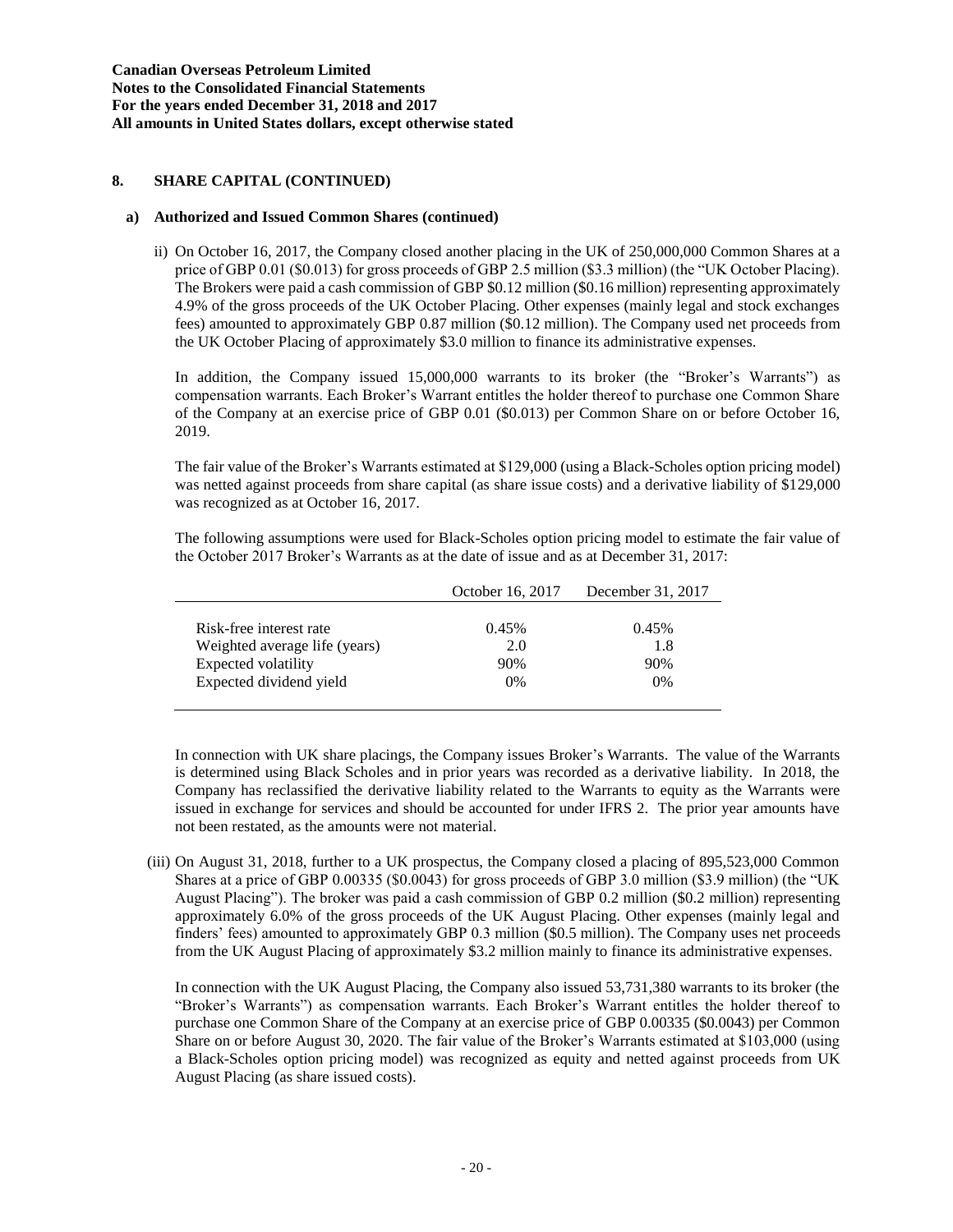### **8. SHARE CAPITAL (CONTINUED)**

#### **a) Authorized and Issued Common Shares (continued)**

The following assumptions were used for Black-Scholes option pricing model to estimate the fair value of the Broker's Warrants at the date of issue:

|                               | August 31, 2018 |
|-------------------------------|-----------------|
| Risk-free interest rate       | 0.73%           |
| Weighted average life (years) | 2.0             |
| Expected volatility           | 90%             |
| Expected dividend yield       | 0%              |

- (iv) On September 19, 2018 and September 20, 2018, the Company closed a Private Placement and issued in total 41,310,913 Common Shares at a price of GBP 0.00335 (\$0.0043) to the Company's directors and employees for gross proceeds of approximately GBP 0.14 million (\$0.18 million).
- (v) In addition, on September 19, 2018, the Company issued 26,779,200 Common Shares as a payment for an introduction fee related to the UK August Placing. Accordingly, the Company recognized GBP 0.1 million (\$0.1 million), being the fair value of these shares as at the grant date, as an addition to share capital and an addition to share issue cost related to the UK August Placing.

### **b) Warrants**

A summary of the Company's share purchase warrants outstanding at December 31, 2018 is as follows:

| (\$000's)                                                                | Number of<br>Warrants | Weighted<br>Average<br><b>Exercise Price*</b> | Fair<br>Value of<br><b>Warrants</b> | <b>Expiry Date</b>                    |
|--------------------------------------------------------------------------|-----------------------|-----------------------------------------------|-------------------------------------|---------------------------------------|
| Balance, January 1, 2017                                                 | 254,850,267           | \$0.14                                        | \$2,612                             |                                       |
| Issued June 2017 Broker's Warrants (8a (i))                              | 39,000,000            | 0.006                                         |                                     | June 12, 2019                         |
| Issued October 2017 Broker's                                             | 15,000,000            | 0.013                                         |                                     | Oct. 16, 2019                         |
| Warrants (8a (ii))                                                       |                       |                                               |                                     |                                       |
| Expired 2014 Offering Warrants                                           | (50, 555, 000)        | 0.370                                         | (2,612)                             |                                       |
| Expired 2015 Offering Warrants                                           | (79, 714, 699)        | 0.090                                         |                                     |                                       |
| Expired 2015 Offering Broker's Warrants                                  | (4,548,380)           | 0.070                                         |                                     |                                       |
| Balance, December 31, 2017                                               | 174,032,188           | \$0.053                                       | \$                                  |                                       |
| Reclassification of June and October 2017<br>Broker's Warrants (8a (ii)) |                       |                                               | 227                                 |                                       |
| Issued August 2018 UK Placing                                            | 53,731,380            | 0.004                                         | 103                                 | August 30, 2020                       |
| Broker's Warrants (8 a (iii))                                            |                       |                                               |                                     |                                       |
| Expired 2016 Non-Brokered Warrants                                       | (14,605,000)          | 0.069                                         |                                     |                                       |
| Expired 2016 Finder's Warrants                                           | (1,177,114)           | 0.051                                         |                                     |                                       |
| Expired 2016 Broker's Warrants                                           | (99,016,868)          | 0.075                                         |                                     |                                       |
| Expired 2016 Agents' Warrants                                            | (5,233,206)           | 0.055                                         |                                     |                                       |
| Balance, December 31, 2018                                               | 107,731,380           | \$0.006                                       | \$<br>330                           | (June 12, 2019 to<br>August 30, 2020) |

\*The weighted average exercise price has been converted in USD based on the foreign exchange rate in effect at the date of issuance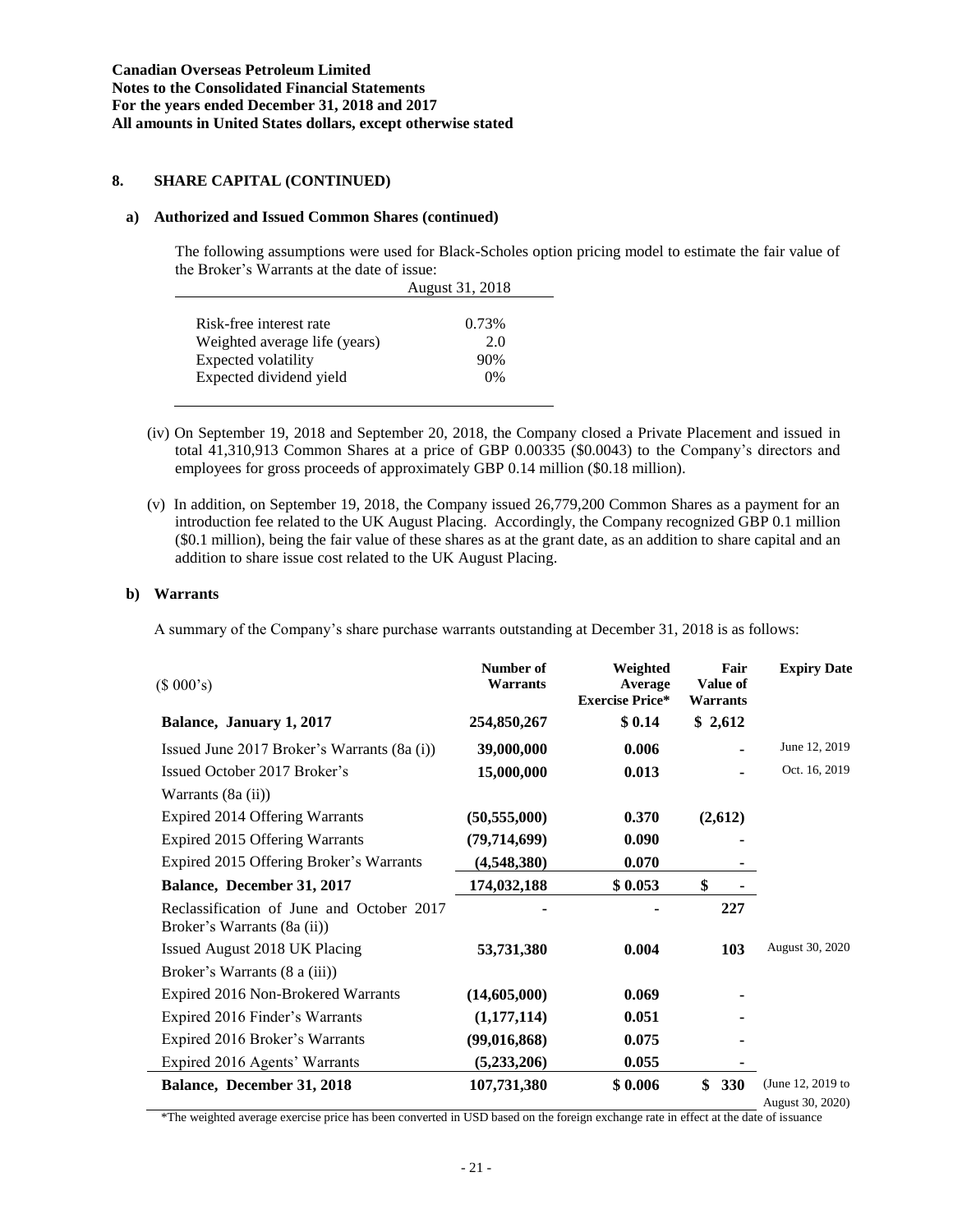### **8. SHARE CAPITAL (CONTINUED)**

#### **c) Incentive Stock Options**

The Company has a stock option plan where the number of Common Shares reserved under the plan shall not exceed 10% of the issued and outstanding Common Shares and the number reserved for any one individual may not exceed 5% of the issued and outstanding shares. Exercise prices for stock options granted are determined by the closing market price on the day before the date of grant.

On November 27, 2017, the Company granted to its directors, officers and employees 60,035,000 stock options to acquire the Company's common shares at an exercise price of CAD 0.015 (\$0.012). The options vest immediately and expire five years from the date of grant. The related stock-based compensation expense of \$0.3 million has been recognized in the statement of comprehensive loss and as addition to contributed capital reserve.

The fair value of each option granted was estimated on the date of grant using a Black-Scholes option pricing model with the following assumptions:

|                               | November 27,<br>2017 |
|-------------------------------|----------------------|
| Risk-free interest rate       | 1.57%                |
| Weighted average life (years) | 4.0                  |
| Expected volatility           | 90%                  |
| Expected dividend yield       | $0\%$                |

During the year ended December 31, 2018, no new options were granted, 7,725,000 stock options expired unexercised (2017 – nil), no stock options were forfeited (2017 – 5,800,000) and no stock options were exercised  $(2017 - \text{nil})$ .

As at December 31, 2018, a total of 107,515,000 stock options to purchase Common Shares were outstanding, having a weighted average exercise price of \$0.04 per share and a remaining weighted average contractual life of 3.27 years.

| (\$000's)                                        | Number of<br><b>Options</b> | Weighted Avg.<br><b>Exercise Price*</b> | <b>Contributed</b><br><b>Capital Reserve</b> |
|--------------------------------------------------|-----------------------------|-----------------------------------------|----------------------------------------------|
| Balance, January 1, 2017                         | 61,005,000                  | \$0.11                                  | \$<br>50,111                                 |
| Granted                                          | 60,035,000                  | 0.01                                    | 283                                          |
| Forfeited                                        | (5,800,000)                 | 0.10                                    |                                              |
| <b>Balance and exercisable December 31, 2017</b> | 115,240,000                 | \$0.06                                  | 50,394<br>\$                                 |
| Expired                                          | (7,725,000)                 | 0.23                                    |                                              |
| <b>Balance and exercisable December 31, 2018</b> | 107,515,000                 | \$0.04                                  | 50,394                                       |

\*The weighted average exercise price has been converted in USD based on the foreign exchange rate in effect at the date of issuance

Subsequent to year ended December 31, 2018, 110,000 stock options were forfeited in January 2019.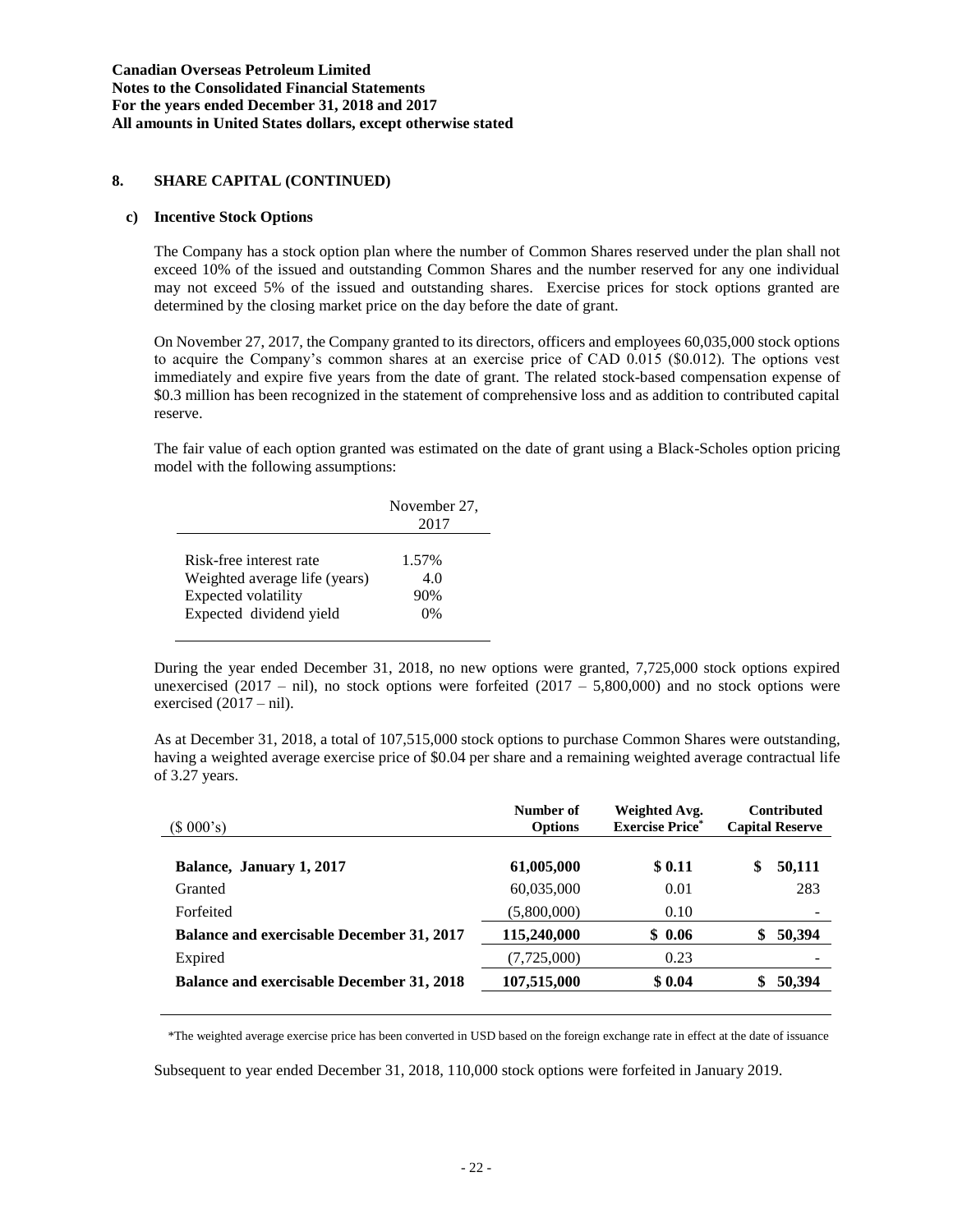# **9. COMMITMENTS AND CONTRACTUAL OBLICATIONS**

As at December 31, 2018, the Company has the following commitments:

| (\$000's)    | Total | Less than<br><b>One Year</b> | <b>One to Three</b><br>Years | <b>Four to Five</b><br><b>Years</b> | <b>After Five</b><br>Years |
|--------------|-------|------------------------------|------------------------------|-------------------------------------|----------------------------|
| Office lease | \$403 | 403                          | $\overline{\phantom{0}}$     | $\overline{\phantom{0}}$            | -                          |

The Company is committed under operating lease agreements for the rental of office space in Calgary, Canada. The approximate total lease payments are \$0.4 million and are payable over the next ten months.

# **10. DEFERRED INCOME TAX**

The tax effects of the temporary differences on deferred income tax assets (liabilities) are as follows:

| (\$000's)                                | December 31,<br>2018 | December 31.<br>2017 |
|------------------------------------------|----------------------|----------------------|
| Non-capital income tax losses            | \$<br>8,447          | \$<br>8,539          |
| $Pre-trading$ expenses $- UK$            | 636                  | 1,307                |
| Capital losses                           | 731                  | 795                  |
| Share issue costs                        | 427                  | 576                  |
| <b>Exploration and Evaluation assets</b> | 9,696                | 10,668               |
| Office equipment                         | 113                  | 42                   |
|                                          | 20,050               | 21,927               |
| Unrecognized tax benefits                | (20, 050)            | (21, 927)            |
| Deferred income tax assets (liabilities) | \$                   | \$                   |

The Company did not recognize a deferred tax asset as at December 31, 2018 or 2017, as currently, it is not expected that the assets will be recoverable in the foreseeable future.

The temporary differences associated with investments in subsidiaries, for which a deferred tax liability was not recognized amounted to \$20.9 million as at December 31, 2018 (December 31, 2017 - \$22.8 million).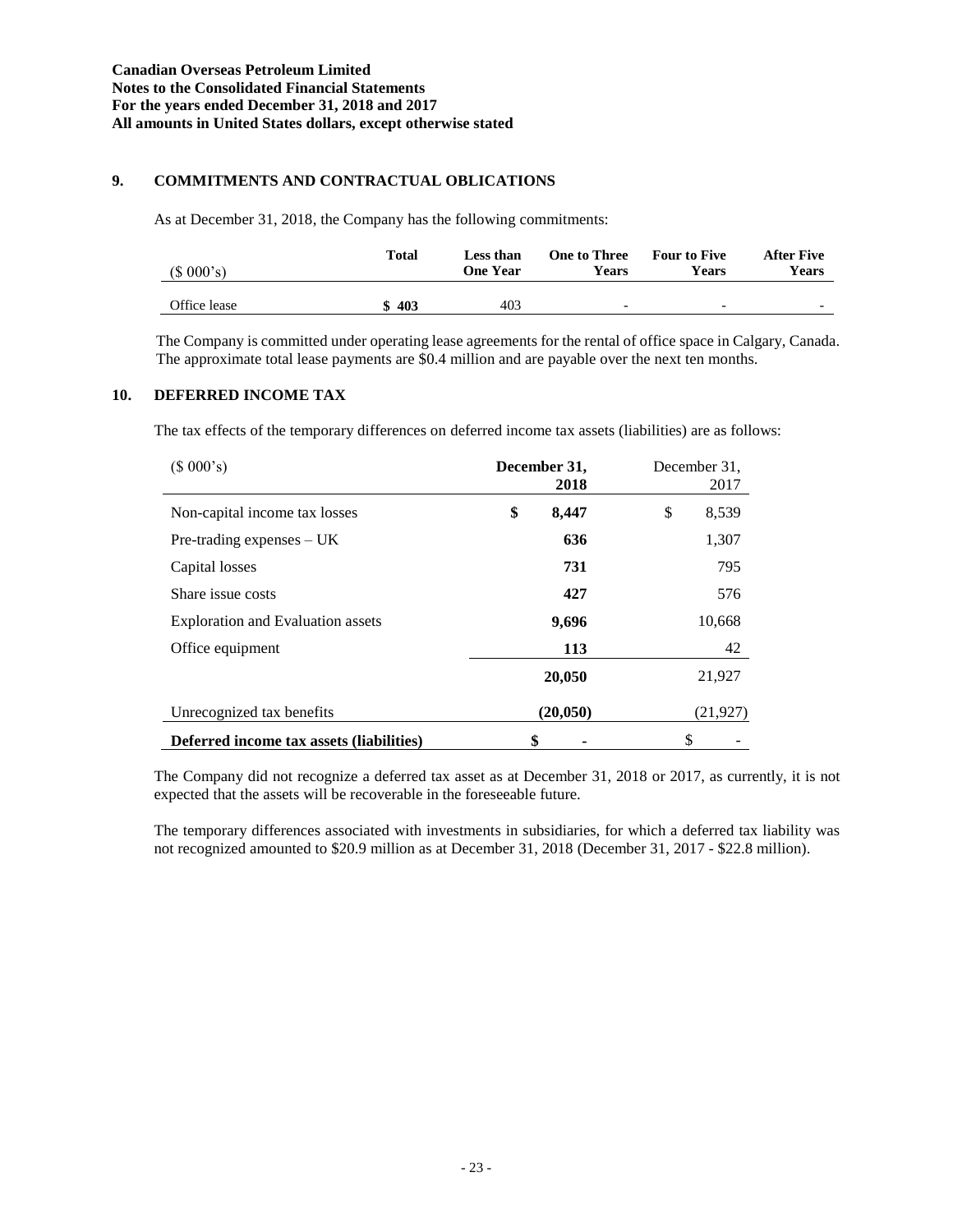### **10. DEFERRED INCOME TAX (CONTINUED)**

The provision for income taxes (recoveries) differs from the expected amounts using statutory income tax rates as follows:

| (\$000's)                                   | 2018          | 2017           |
|---------------------------------------------|---------------|----------------|
| Net loss before investment in joint venture | \$<br>(4,873) | \$<br>(20,071) |
| Income tax rates                            | 27.0%         | 27.0%          |
| Provision at statutory rates                | (1,316)       | (5, 419)       |
| Tax rate differential (UK and Bermuda)      | 1,877         | 5,720          |
| Non-deductible items:                       |               |                |
| Stock-based compensation                    |               | 75             |
| Gain on derivatives                         |               | (124)          |
| Non-taxable foreign exchange (gain)/loss    | (641)         | 499            |
| Depreciation in excess of capital allowance | 5             | 6              |
| Other                                       | (243)         | 31             |
| Share issue costs                           | (277)         | (308)          |
| Effect of tax rates changes (UK)            |               | (2,676)        |
| Effect of foreign exchange                  | 1,453         | 1,669          |
| Change in tax pools                         | (858)         | 527            |
| Deferred income tax provision (recovery)    | \$            | \$             |

As at December 31, 2018, the Company had approximately \$31.3 million (December 31, 2017 - \$31.6 million) of non-capital losses, which can be applied against taxable income earned in Canada with the expiry dates between December 31, 2025 and December 31, 2038.

As at December 31, 2018, the Company also had capital losses of approximately \$5.4 million (December, 31, 2017 - \$5.9 million), which will carry forward indefinitely to reduce capital gains taxed in Canada.

In addition, the Company had cumulative pre-trading expenses in the UK as at December 31, 2018 of approximately \$1.0 million or GBP 0.8 million (2017 - \$2.7 million or GBP 2.0 million), that will expire in 2019.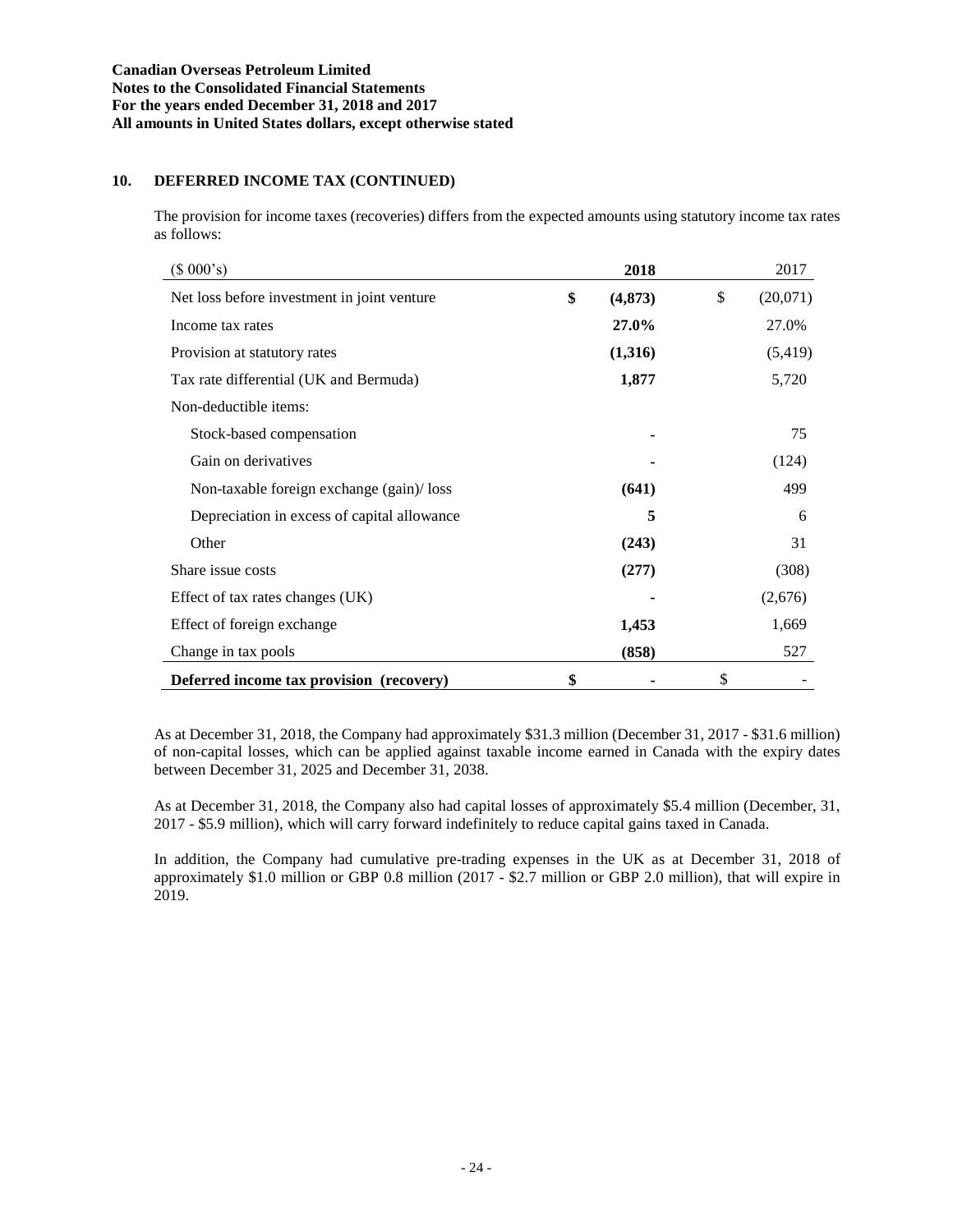### **11. RELATED PARTY TRANSACTIONS**

#### **a) Related Parties**

Related parties include subsidiaries, joint arrangements, key management personnel, the directors, immediate family members of key management personnel and directors, and entities which are, directly or indirectly, controlled by, jointly controlled by or significantly influenced by key management personnel, directors or their close family members.

#### **b) Transactions with Directors and Officers**

As at December 31, 2018, accounts due from related parties amounted to \$19,000, which represented travel advances (December 31, 2017 - \$8,000) and accounts payable to related parties amounted to \$2,000 and represented travel expenses (December 31, 2017 - \$1,000).

### **c) Remuneration of Directors and Other Key Management Personnel**

The key management personnel of the Company are comprised of executives of the Company and members of its board of directors. The remuneration accrued to directors and key management personnel are as follows:

| (\$000's)           | <b>December 31, 2018</b> | December 31, 2017 |
|---------------------|--------------------------|-------------------|
| Short-term benefits | 1.421                    | 1,443             |
|                     | 1.421                    | 1.443             |

Short-term benefits include annual salaries, directors' fees, health benefits, and other tax benefits.

There were no stock options granted in 2018. In 2017, out of 60 million stock options granted, 49.7 million were granted to directors and key management personnel. The stock options vest immediately and expire five years from the date of grant.

The Company employed a family member of a member of key management during the year ended December 31, 2018, under normal commercial terms. Total salary and benefits paid to this individual were \$85,000 (2017: \$84,000). There were no stock options granted to this individual during 2018 (2017: 2,000,000). There were no accounts receivable due from, or accounts payable due to this individual as at December 31, 2018 or December 31, 2017.

#### **d) Transactions with Jointly Controlled Entity**

In the normal course of operations, the Company enters into transactions on market terms with its jointly controlled entity ShoreCan, which have been measured at exchange value and are recognized in the consolidated financial statements, including, but not limited to: management fees, technical services and interest-bearing loans. The balances included in the jointly controlled entity are disclosed in Note 5.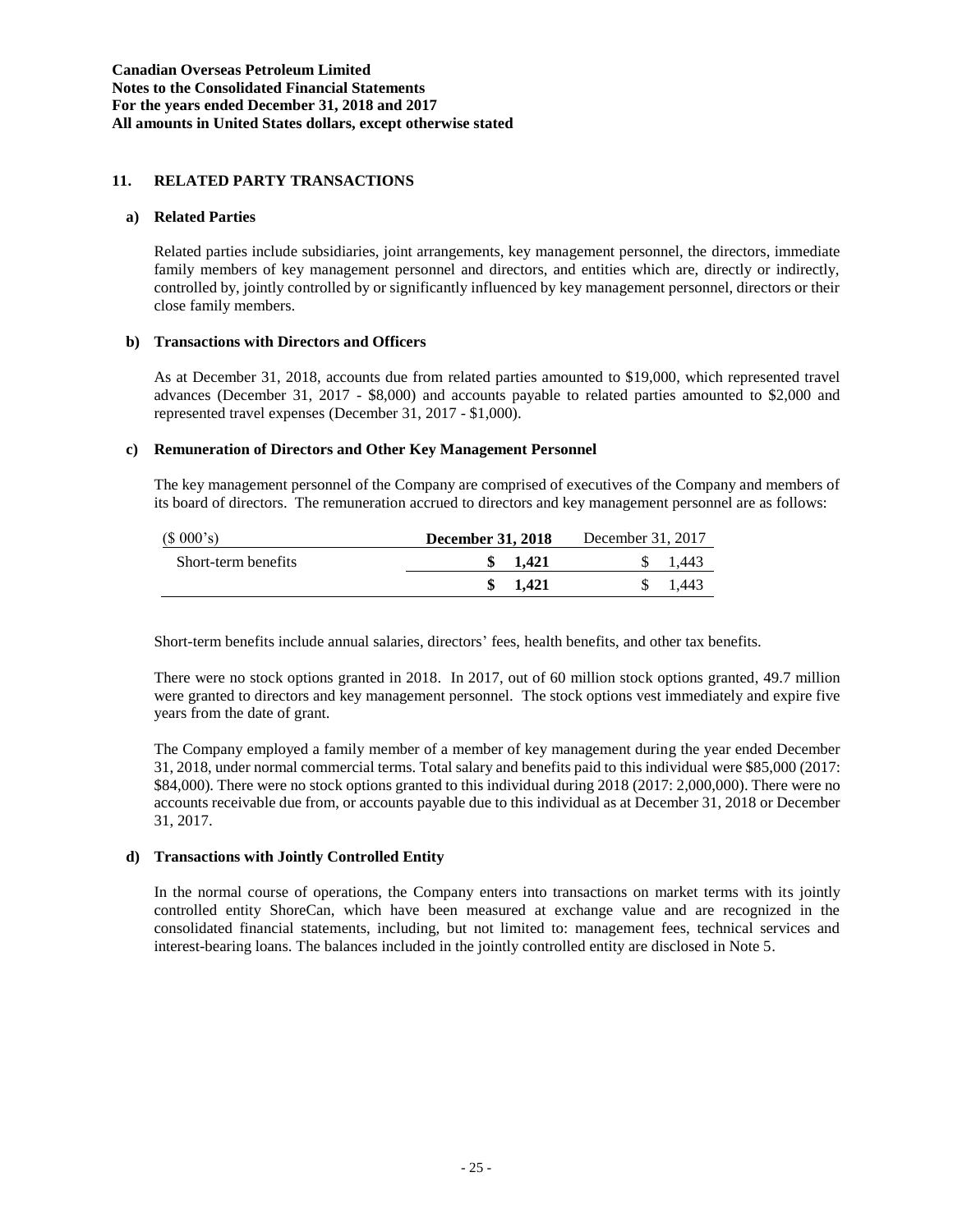### **12. FINANCIAL INSTRUMENTS**

The Company measures financial assets and financial liabilities at fair value on initial recognition, which is typically the transaction price unless a financial instrument contains a significant financing component. Measurement in subsequent periods depends on the financial instrument's classification, as described below.

- Fair value through profit or loss: Financial instruments designated at fair value through profit or loss are initially recognized and subsequently measured at fair value with changes in those fair values immediately charged to the statements of comprehensive income. The Company does not have any financial instruments under this classification.
- Amortized cost: Financial instruments designated as amortized cost are initially recognized at fair value, net of directly attributable transaction costs, and are subsequently measured at amortized cost using the effective interest method. Financial instruments under this classification include cash, accounts receivable, accounts payable and accrued liabilities.
- Fair value through other comprehensive income: Financial instruments designated as fair value through other comprehensive income are initially recognized at fair value, net of directly attributable transaction costs, and are subsequently measured at fair value with changes in fair value recognized in other comprehensive income, net of tax. The Company does not have any financial instruments under this classification.

#### Impairment of financial assets

The Company recognizes loss allowances for expected credit losses on its financial assets measured at amortized cost. Expected credit losses exist if one or more loss events occur after initial recognition of the financial asset which has an impact on the estimated future cash flows of the financial asset and that impact can be reliably measured. The Company uses a combination of historical and forward-looking information to determine the appropriate expected credit loss. The carrying amount of the asset is reduced through the use of an allowance account, and the loss is recognized in general and administrative expenses.

#### a**) Foreign exchange risk**

To mitigate a portion of its exposure and to the extent it is feasible, the Company keeps its funds in currencies applicable to its known short-term obligations.

Cash and cash equivalents includes amounts denominated in the following foreign currencies:

| (\$000's)                   | <b>December 31, 2018</b> | December 31, 2017 |
|-----------------------------|--------------------------|-------------------|
| <b>Great British Pounds</b> | 952                      | 1.287             |
| Canadian Dollars            | 867                      | 2.821             |

#### **(b) Credit risk**

The Company's accounts receivable include mainly amounts due from its partner in ShoreCan as well as the amounts due from the governments (Goods and Services Tax in Canada and Value Added Tax in UK) and due from its employees in respect of travel advances. The Company believes there is no unusual exposure associated with these receivables. No amounts are considered to be past due and no allowance for doubtful accounts has been recorded in the accounts. As at December 31, 2018, the Company holds \$1.9 million of cash and cash equivalents with Canadian and Bermuda chartered banks (December 31, 2017 - \$4.1 million).

#### **(c) Interest rate risk**

The Company's policy is to keep its cash, whenever possible, in interest bearing accounts with its banking institutions. The Company periodically monitors the interest rates offered and is satisfied with the credit ratings of its banks.